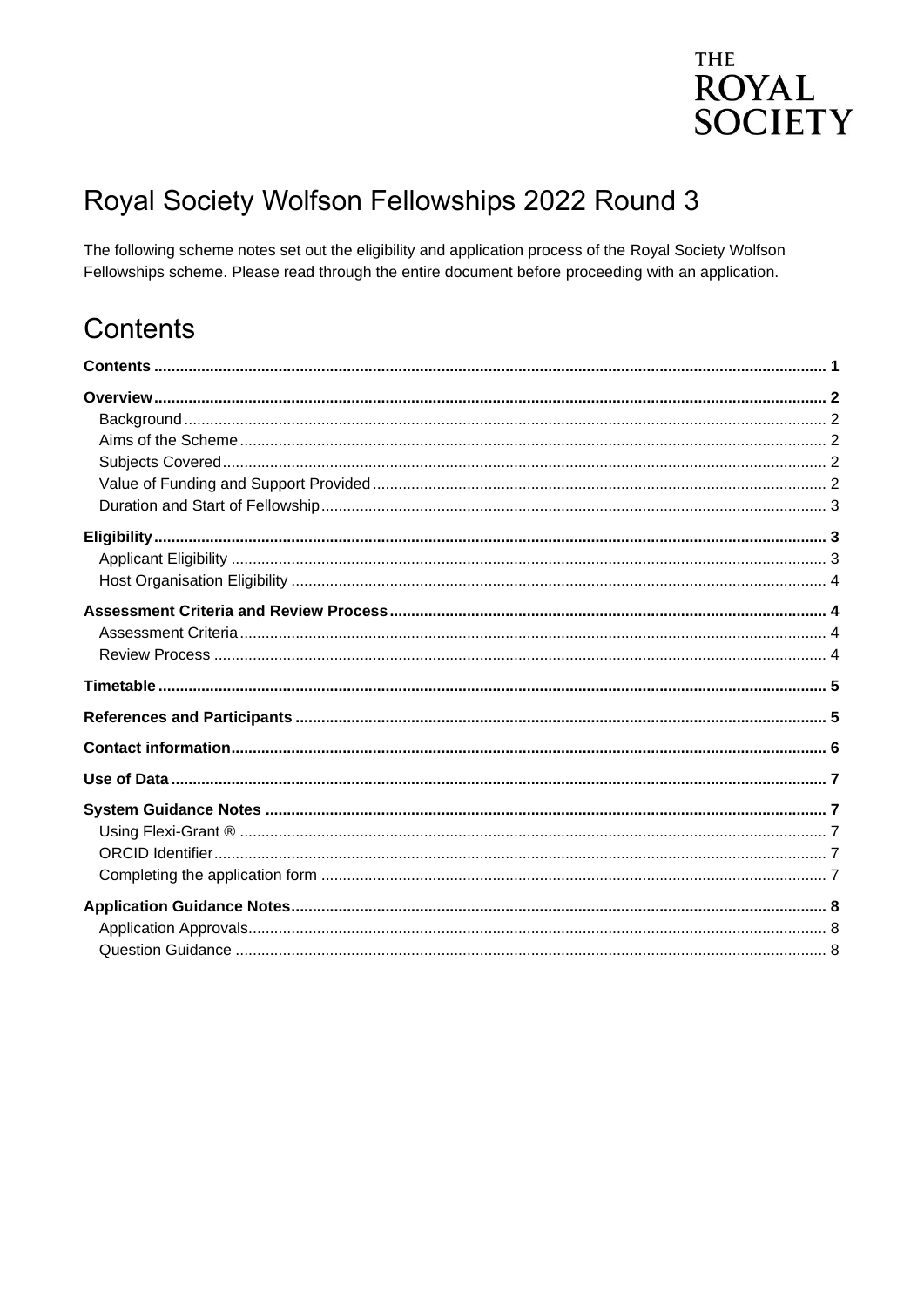# <span id="page-1-0"></span>**Overview**

## <span id="page-1-1"></span>**Background**

The Royal Society Wolfson Fellowships programme will enable UK Universities and Research Institutions to attract outstanding international researchers to the UK's scientific community, through one of two complementary routes:

1) A five-year [Royal Society Wolfson Fellowship,](https://royalsociety.org/grants-schemes-awards/grants/royal-society-wolfson-fellowship/) which will focus entirely on recruitment, enabling UK institutions to enhance their offering with a £300,000 fellowship award to international research leaders wishing to relocate to the UK.

2) A new [Visiting Fellowship](https://royalsociety.org/grants-schemes-awards/grants/royal-society-wolfson-visiting-fellowship/) strand, which will allow excellent international researchers a flexible sabbatical period at a UK university or research institution with an award of up to £125,000, to build and develop international collaborations and networks with the host UK university or research institution. Visiting Fellow alumni will also be welcome to apply for longer term support provided by the Royal Society Wolfson Fellowship.

## <span id="page-1-2"></span>**Aims of the Scheme**

The Royal Society Wolfson Fellowships will enable UK Universities and not-for- profit Research Institutions to attract and recruit internationally outstanding leading researchers (and their teams) to their organisation. The objectives of the Royal Society Wolfson Fellowships are to:

- Enable UK Universities and Research Institutions to strategically recruit and attract outstanding research leaders to the UK from overseas by offering long-term support and flexible funding to conduct high-quality research, and
- Strengthen research and help build a critical mass of excellence in the UK's best University departments and Research Institutions in fields considered to be strategically important by the institution.

## <span id="page-1-3"></span>**Subjects Covered**

Research must be within the Royal Society's remit of natural sciences, which includes but is not limited to biological research, chemistry, engineering, mathematics and physics. For a full list, please see [https://royalsociety.org/grants-schemes-awards/grants/subject-groups.](https://royalsociety.org/grants-schemes-awards/grants/subject-groups)

Submissions from clinically qualified scientists may be considered. The Society does not support clinical or interventional research on humans at the individual or group level, social sciences or humanities, unless otherwise stated. If there is any doubt about the eligibility of a project, contact the grants team.

If there is any doubt about the eligibility of a project, contact the [Grants team.](mailto:grants@royalsociety.org)

### <span id="page-1-4"></span>**Value of Funding and Support Provided**

Candidates can apply for up to £300,000. Funding can be used flexibly by the Fellow and as part of their startup package to support their research programme and team. This can cover:

• **Salary Enhancement** – The institution may include a salary enhancement for the researcher. This will be limited to a maximum of 20% of the total salary. The Host Organisation will be responsible for meeting the full costs of the award holder's basic salary, including the employer's national insurance and superannuation contributions for the salary enhancement payment. The Society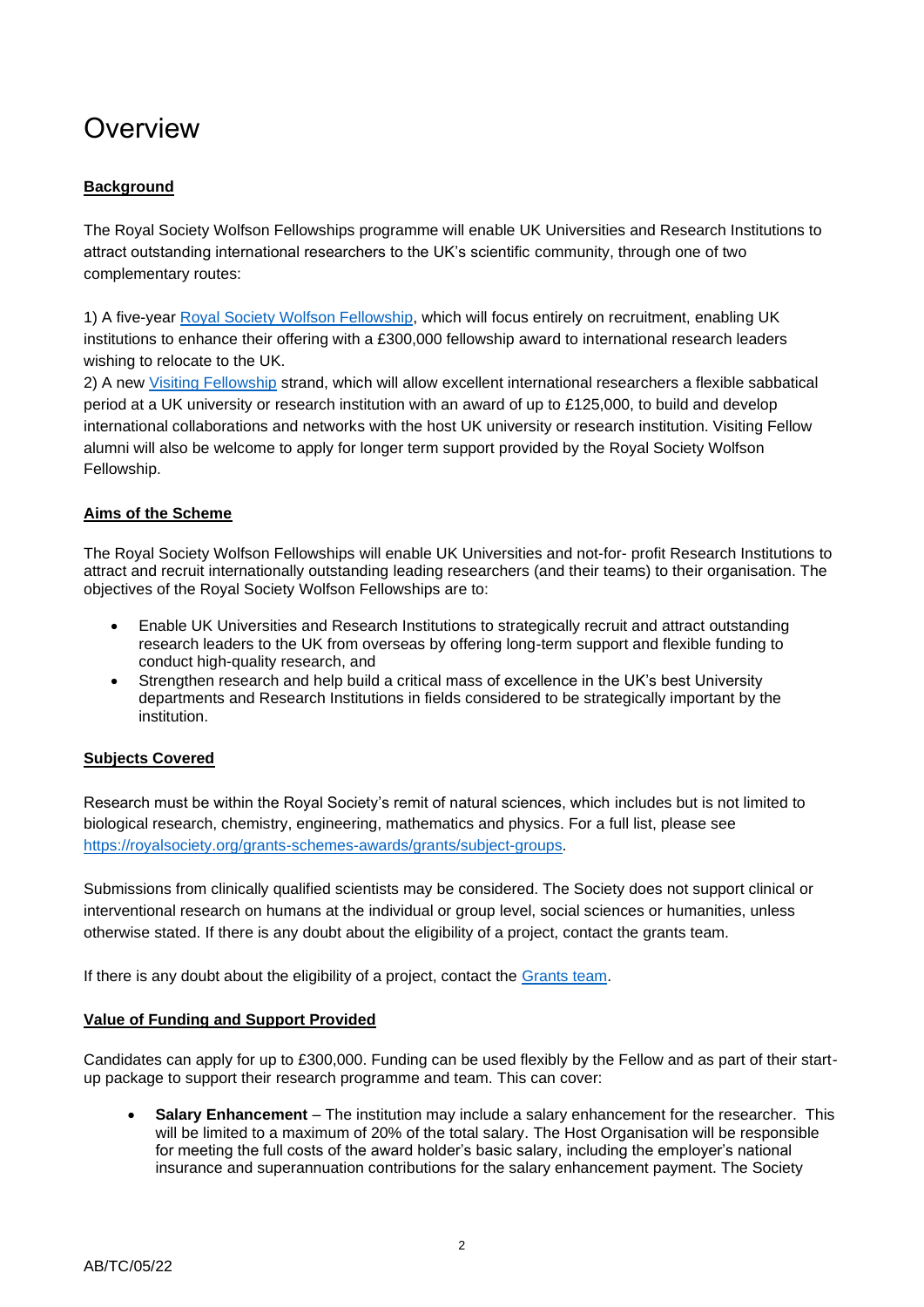expects the Host Organisation to continue employing the award holder at a level equivalent to that provided with the support of the Society's funding during the award period,

- **Research expenses (100%) –** Flexible research expenses including consumables, travel, small pieces of equipment of up to £10K, access costs and undergraduate students.
- **Research assistance –** 80% of the full economic cost of a postdoctoral researcher/PDRA (salary costs and associated indirect and directly allocated costs, including estate costs) and can include contribution to technical support if appropriately justified.
- **4 year PhD studentship –** The cost of PhD studentship may only be included if the host organisation will commit to underwriting the remaining cost of the studentship and appropriate alternative supervision for the student in the event that the RS Wolfson Fellow leaves the institution.
- **Other –** The funding is intended to be flexible, so other appropriate and justified research costs are also eligible.

## <span id="page-2-0"></span>**Duration and Start of Fellowship**

Length of tenure: RS Wolfson Fellowships are for up to five years.

Fellowships are expected to commence between 1 February 2023 and 30 June 2023

<span id="page-2-1"></span>**Number of awards:** There will be three rounds per year and approximately 10 awards will be available per year.

# **Eligibility**

The Vice-Chancellor, Institute Director or their representative (Pro-Vice Chancellor of Research or Departmental Head) will be required to state why the proposed field of research is a strategic priority for the institution or department, demonstrating commitments the institution has made to highlight the strategic importance of the field, as well as what impact the nominated candidate will have on the science and the department and the potential benefit to the UK science base. In instances, where more than one candidate is nominated by the institution in the same round, a strong case against the organisation's strategic priorities must be provided. The application should also outline the process undertaken to select the candidate nominated by the institution. The institution will be required to make a commitment concerning what other support (direct or in-kind) it will provide

Whilst the grant is made to the institution, the researcher must have full discretion in use of the funds to support their research.

### <span id="page-2-2"></span>**Applicant Eligibility**

**The Candidate:** This scheme supports the recruitment of a researcher *from overseas* to hold the grant in a UK institution who will contribute to the scientific strategy of the host institution. Therefore, the scheme is open to all nationalities. Award holders are expected to hold (the equivalent of) a full-time post at a UK institution. The grant cannot be used for researchers wishing to move between UK institutions. The scheme is aimed at exceptional researchers at the peak of their career as well as those established researchers whose career is on a steep upward trajectory. The candidates must be nominated by the Vice Chancellor or Institute Director (or their representative) from the proposed host institution (as outlined above). Nominated researchers must have received a firm offer to take effect from the start of the appointment.

Nominated individuals must not have previously held a Royal Society Wolfson Research Merit award. Former Royal Society Wolfson Visiting Fellows are eligible and encouraged to apply for a Royal Society Wolfson Fellowship should they wish to relocate to the UK. Nominated candidates cannot, from the outset of the award, hold an external funded UK fellowship.

Royal Society Wolfson Visiting Fellows requiring a **visa** to work in the UK are eligible to apply for a **[Global](https://www.gov.uk/global-talent)  [Talent Visa](https://www.gov.uk/global-talent)** under the fast-track process of endorsement. Other visa categories are available. In line with the highly prestigious nature of the award, the Global Talent visa is designed for people who are recognised as leaders and potential leaders in their field. Further details can be found on the Royal Society's website <https://royalsociety.org/global-talent-visa>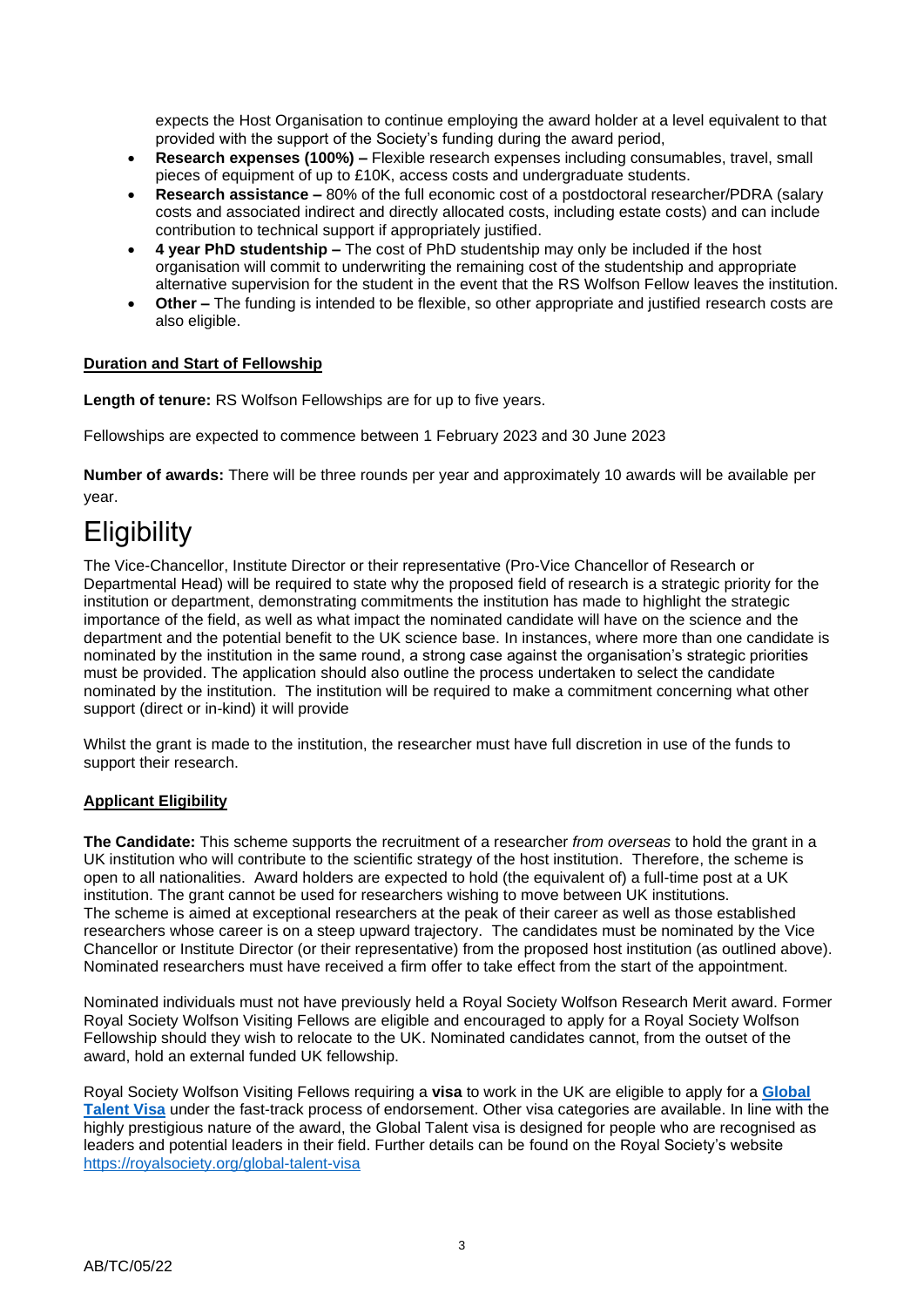The Royal Society recognises that diversity is essential for delivering excellence in science, technology, engineering and mathematics (STEM). The Society wants to encourage applications from the widest range of backgrounds, perspectives and experiences to maximise innovation and creativity in science for the benefit of humanity. We regularly review and revise processes to help ensure that all talented applicants have an equitable chance to succeed as per the assessment criteria. This includes ensuring all panel members are briefed on unconscious bias in decision making as part of our assessment process.

**Support to applicants with disabilities**: The Royal Society welcomes applications from scientists with disabilities and provides adjustments to ensure that they can participate fully in the selection process. If you need an adjustment when accessing the application form, attending interviews if applicable, or for any other part of the application process, please contact the Grants team on seniorfellowships@royalsociety.org or call +44 20 7451 2666. Adjustments can include but not limited to:

- Extension of the deadline;
- Additional support to complete the application form;

The Grants team will be pleased to answer questions about eligibility and/or points covered in this section.

### <span id="page-3-0"></span>**Host Organisation Eligibility**

Royal Society Wolfson Fellowship appointments must be held at a UK university or not-for-profit research institution. The grants are made to the nominating host organisation and therefore non-transferable. As such if the Royal Society Wolfson Fellow leaves the host organisation during the tenure of their fellowship award, the grant will be withdrawn with no further funding provided. There should be a clear case on why the Royal Society Wolfson Fellowship is needed by the host organisation to help attract the nominated individual to the UK.

# <span id="page-3-1"></span>Assessment Criteria and Review Process

## <span id="page-3-2"></span>**Assessment Criteria**

Applications will be assessed against the following criteria:

- The research track record of the candidate *(taking into consideration any career breaks).*  Candidates should be exceptional researchers at the peak of their career or established researchers whose career is on a steep upward trajectory.
- The strength of the strategic case for the nomination and fit to the institution's scientific strategy.
- The high quality and originality of the candidate's proposed research vision and the contribution that the researcher can make to the furtherance of UK research in their field as well as potential benefit to the UK science base.
- The quality and suitability of the host organisation for the Royal Society Wolfson Fellowship candidate, the organisation's commitment to supporting the researcher's longer-term and broader career development.

### <span id="page-3-3"></span>**Review Process**

Applications will be considered by the Royal Society Wolfson Fellowships Panel. The Panel will shortlist applications for further review by at least three independent reviewers recommended by the Panel, before discussing at a final Panel meeting. It is expected that applicants will be notified of the final outcome by the end of October 2022. Limited feedback may subsequently be available on request.

The subject tags you select on your application play a vital role in matching your application with appropriate reviewers, so it is extremely important to select only the most relevant subject tags on your application.

Please be assured that the Royal Society specifically requests anyone involved in reviewing applications to consider them in confidence. More information on the Review Process can be found in Appendix 1.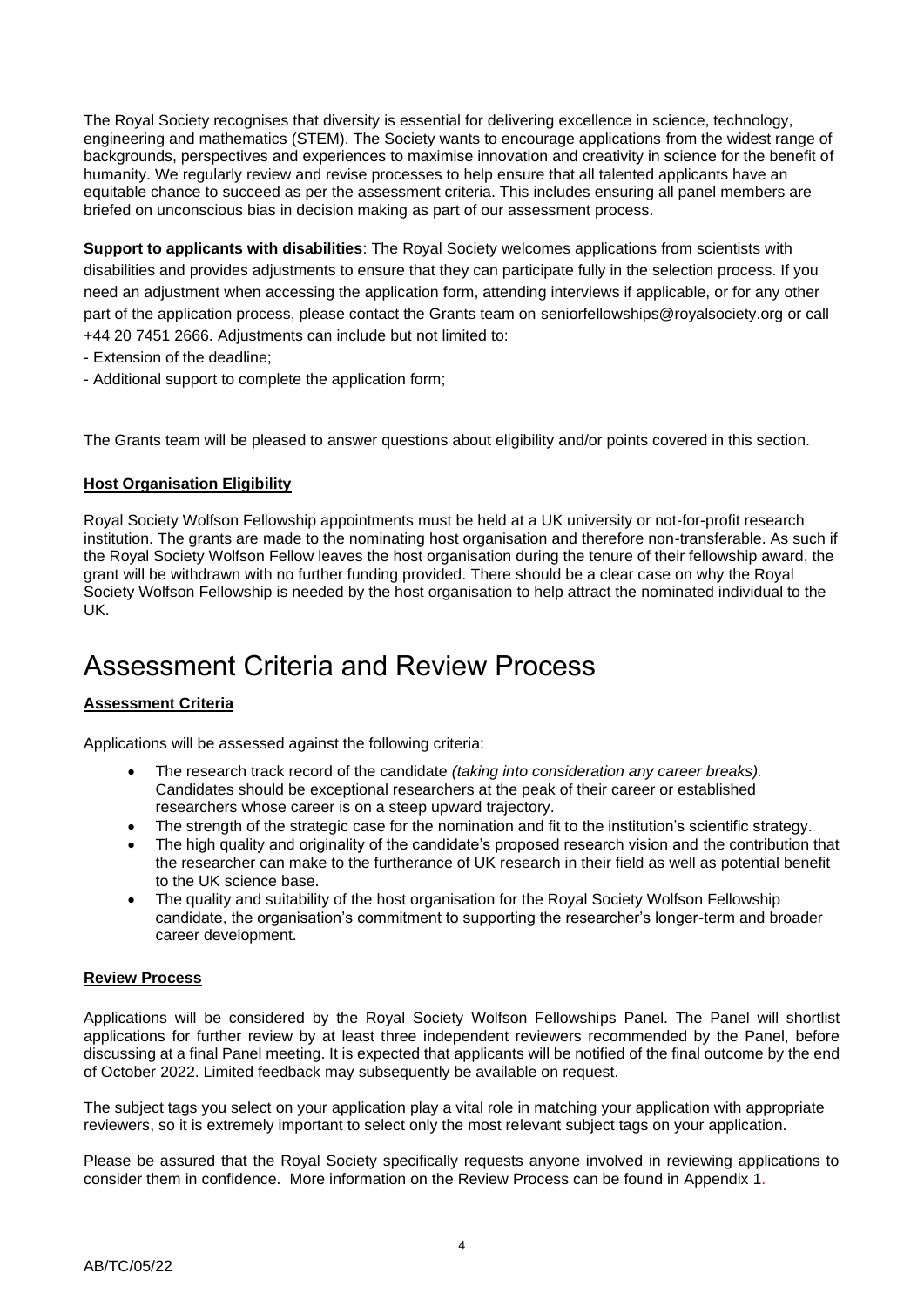All applicants will be notified of outcomes via email.

# <span id="page-4-0"></span>**Timetable**

| Opening date     | 18 May 2022  |
|------------------|--------------|
| Closing Date     | 13 July 2022 |
| Expected results | October 2022 |

Future calls:

| Round   | <b>Opening Dates</b> | <b>Closing Dates</b> | <b>Expected result</b> | <b>Latest Project Start</b> |
|---------|----------------------|----------------------|------------------------|-----------------------------|
|         |                      | (15:00 UK time)      |                        | <b>Dates</b>                |
| 2022 R3 | 18 May 2022          | 13 July 2022         | October 2022           | Friday, 30 June<br>2023     |
| 2023 R1 | 28 September 2022    | 30 November 2022     | March 2023             | Tuesday 31 October<br>2023  |

# <span id="page-4-1"></span>References and Participants

To complete and submit the application form, the lead applicant is required to provide supporting statements or references from three individuals (including two nominated personal referees and your Head of Department).

**It is the applicant's responsibility to liaise with the UK Host Organisation's Approver, the Heads of Department, and the nominated referees to ensure that the required tasks are completed by the deadline. Please contact the Royal Society before the deadline if there is any issue. Alternatively, the UK Host Organisation's Approver, the Heads of Department, and the nominated referees can contact us directly. The Royal Society will not be held responsible for emails that are not received due to address errors or spam filters and no provision is made for non-receipt of emails sent by the Royal Society.**

The primary consideration is that they are able to comment independently and authoritatively on your application (i.e. someone in your field, who is as independent a researcher as possible from the applicant/coapplicant). You do not need to know them personally, but you should make sure they are able to provide a reference before adding them to your application.

The guidelines for choosing a nominated referee are as follows:

- The primary consideration is that they are able to comment independently and authoritatively on your application (i.e. someone in your field, who is as independent a researcher as possible from the applicant). You do not need to know them personally, but you should make sure they are able to provide a reference before adding them to your application.
- At least one nominated referee must be based in the UK.
- Nominated referees from the same institution as the Applicant will not be accepted.
- Nominated references from the Applicant's former/current supervisor (including PhD supervisor) will not be accepted.
- The referee must not be a member on the assessment panel for this programme or a member of the Royal Society's Council.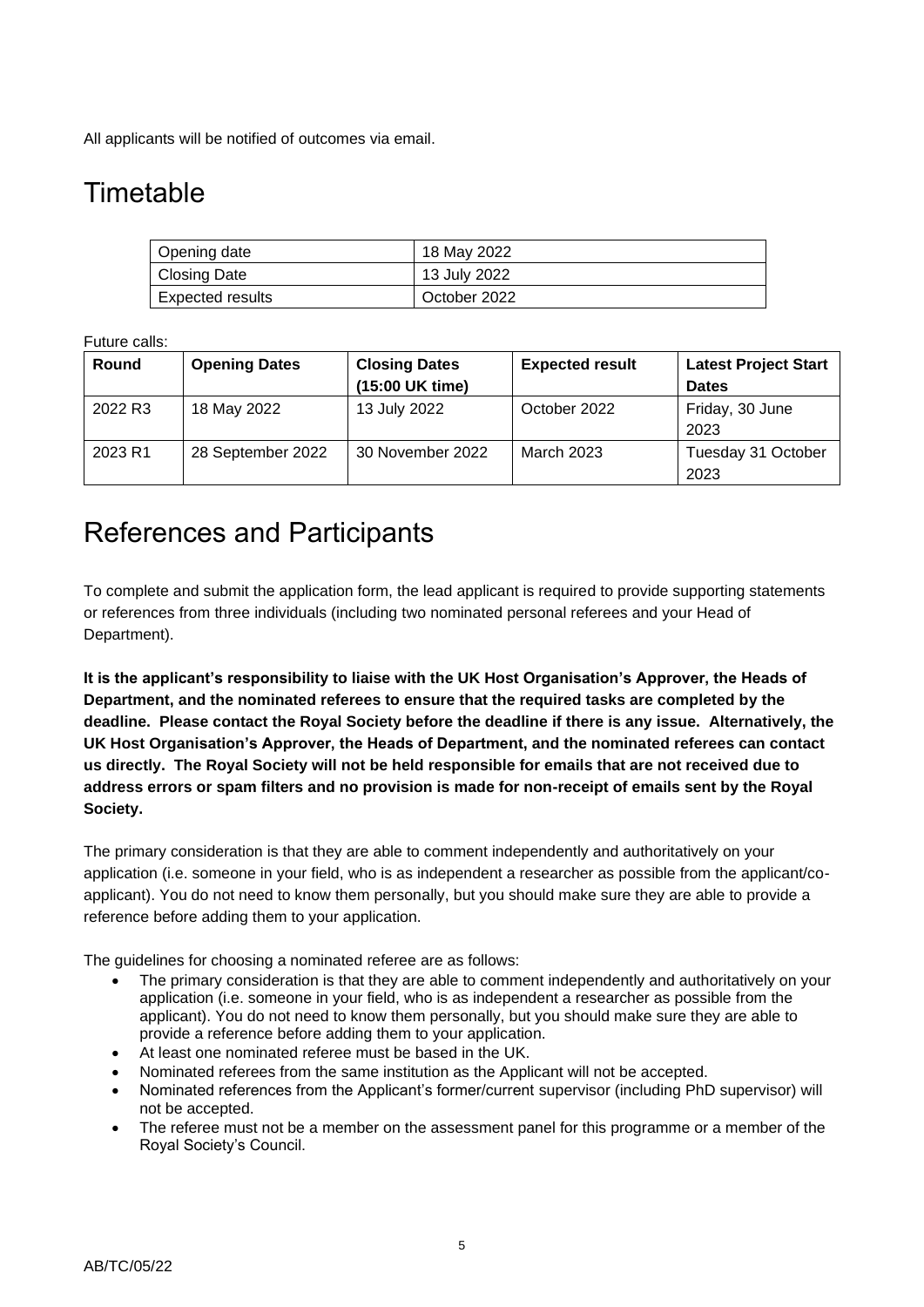• References must be submitted in English. If a reference is not submitted in English, it will not be accepted and may render the application ineligible. No two references can be from the same person. If this is the case, then it may make the application ineligible.

It is recommended that referring and supporting participants fulfil their requirements **at least 5 working days** before the submission deadline (Wednesday, 13 July 2022) to ensure there is sufficient time for organisational approval. The UK Host Organisation approver must approve the completed application by the submission deadline.

These individuals can be invited through the 'participants' tab displayed on the application form summary page, where you will find each of the required participants as described above.

Please select 'invite' and enter the e-mail address of the person you wish to invite to provide the relevant statements and send the invitation.

The recipient will need to accept your invitation before they can participate in the application.

You can monitor the progress of your participants' activity through this section of the application form, and issue reminders as required. Once the recipient has accepted your invitation, their status will be displayed as 'active'. Upon completion of their section of the application form, their status will be displayed as 'complete'.

**You will not be able to submit your application form until the status of all participants' shows 'complete'.** 

**Once participants have completed all their sections of the application form, please remind them to select 'Save & Submit' on the application form page or select 'Submit your contribution' on the summary page.**

## **Re-opening the Application form to Participants**

On the occasion that an invited participant accidentally submits their section of the application form prematurely, the Lead Applicant has the ability to re-open the application form for the participant. To do this, the Lead Applicant should return to the Participant tab on the application form summary page. You will find a 're-open' button alongside the name of any participant who has completed their section of the form. Once you click this button, the form is reactivated and available for participants to amend.

### **Research Support Role**

The Research Support role displayed under the participants tab is an optional role, which allows you to invite an individual from the relevant UK Host Organisation research support team to review and amend the application prior to submission. The primary purpose is to ensure that the requested finances have been recorded correctly for this specific grant programme. As this is an optional role, it will not affect your ability to submit your application for approval.

Additional system guidance can be found in the 'Systems Guidance Notes' Section.

# <span id="page-5-0"></span>Contact information

Enquires about this scheme can be made using the contact details below. Before contacting us, please check whether your question is answered by these scheme notes. If not, please email seniorfellowships@royalsociety.org or call +44 (0) 207 4512666.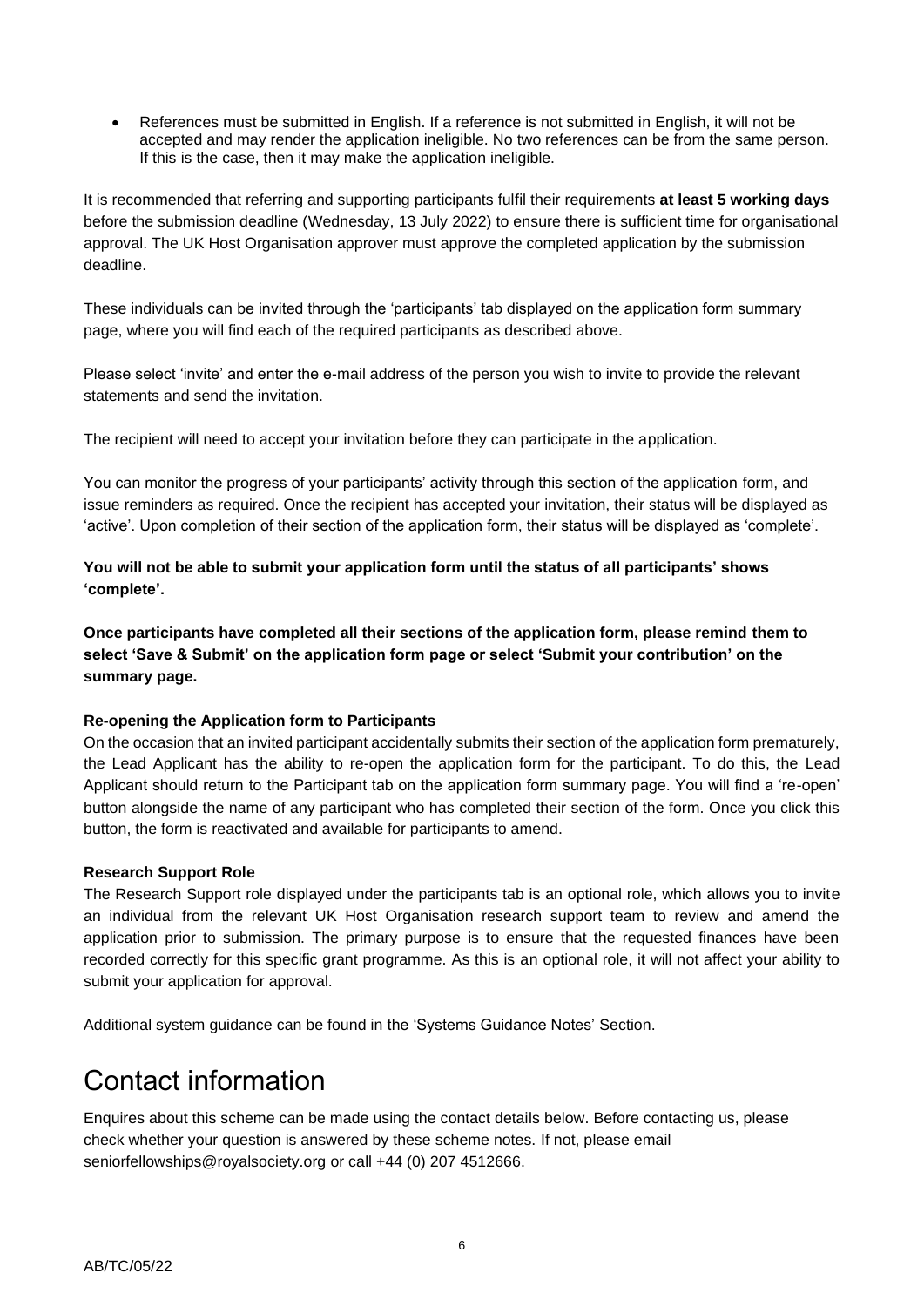*Please quote your application reference number in all correspondence to the Royal Society.*

# <span id="page-6-0"></span>Use of Data

Please note that information regarding your application for the Royal Society Wolfson Fellowship may be shared with the Department of Business, Energy and Industrial Strategy (BEIS) and the Wolfson Foundation for data monitoring and scheme evaluation purposes. You may also be contacted by selected third parties such as independent evaluators, consultancy groups, and career development organisations. If successful, the Royal Society will contact you regarding the administration of your award throughout the course of your funding and after its completion. You may also be contacted by the Royal Society, BEIS, the Wolfson Foundation or an agent acting on their behalf, for reporting and evaluation purposes throughout the course of your funding and after its completion.

# <span id="page-6-1"></span>System Guidance Notes

Please read these guidance notes carefully as you complete the application form.

## <span id="page-6-2"></span>**Using Flexi-Grant ®**

Applications can only be submitted online using the Royal Society's Grants management system (FlexiGrant®) via [https://grants.royalsociety.org.](https://grants.royalsociety.org/) Further information about the Grants management system can be found via [https://royalsociety.org/grants-schemes-awards/grants/flexi-grant/.](https://royalsociety.org/grants-schemes-awards/grants/flexi-grant/) If you have not previously used Flexi-Grant®, please follow the registration process from the Flexi-Grant®, homepage. *Paper-based applications will not be accepted.*

Before completing the online form, all applicants should check that they comply with the eligibility requirements and ensure all necessary information is presented in the application. These requirements are strictly adhered to and applications without all the necessary information, or evidence to show the assessment criteria are met, will be rejected.

## **All applications must be approved by the UK Host Organisation and the applicant's departmental support must be completed before you can submit via Flexi-Grant®. Late applications will not be accepted.**

Further guidance and support can be found through the [applicant and approver knowledge base.](http://royalsocietyapplicantsupport.fluenttechnology.com/support/home)

### <span id="page-6-3"></span>**ORCID Identifier**

All applicants should submit an ORCID (Open Researcher and Contributor ID) identifier if they have one before their application is submitted. ORCID maintains a registry of unique researcher identifiers and a transparent method of linking research funding, research publications, research data and any other research outputs to these unique identifiers. This is a mandatory requirement at the application submission stage only. You can register for an ORCID identifier via [https://orcid.org/register.](https://orcid.org/register)

### <span id="page-6-4"></span>**Completing the application form**

The application can be completed by using the navigation tabs on the application summary page, with each page categorised as follows: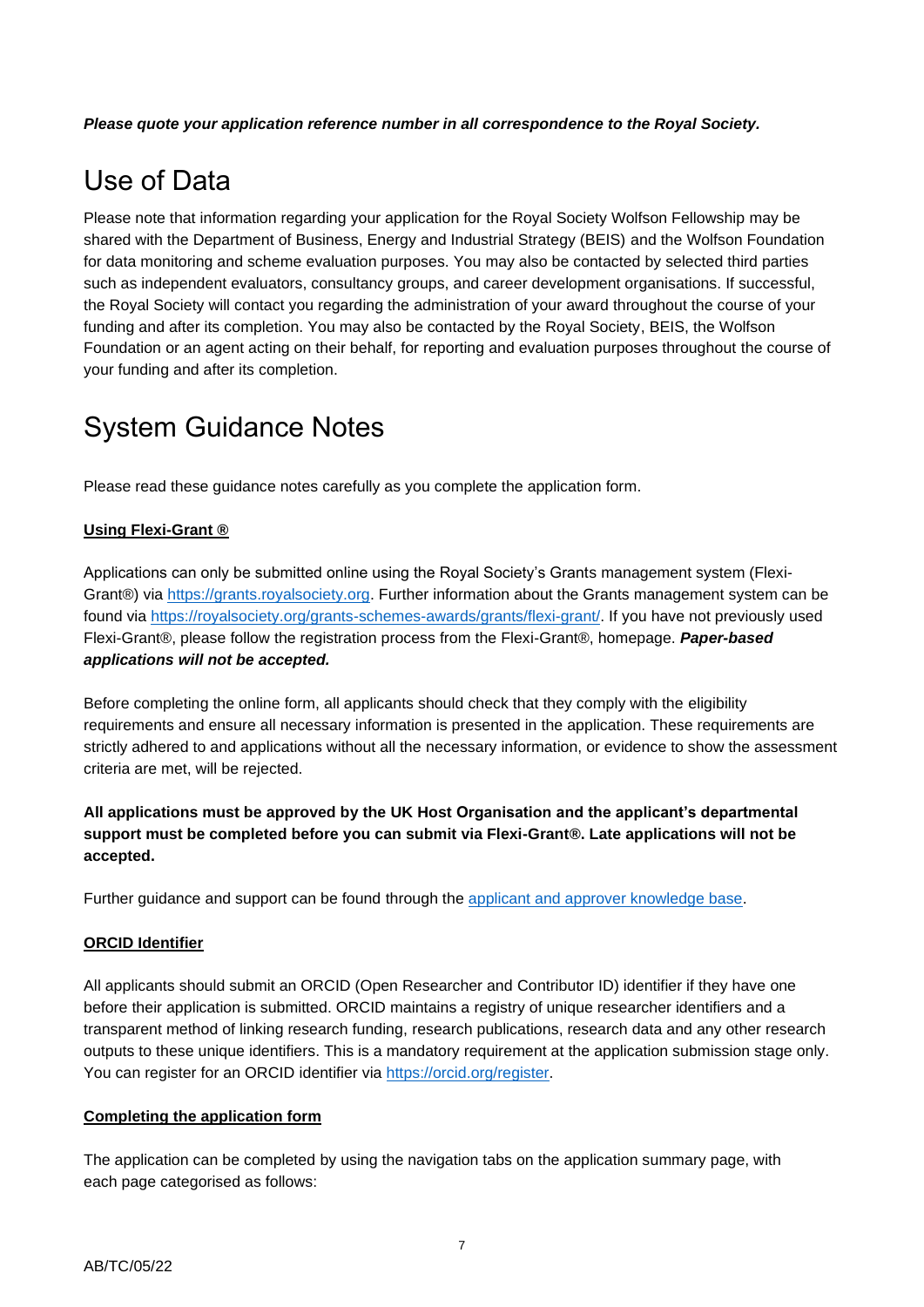- 1. Eligibility criteria
- 2. Contact details
- 3. Applicant career summary
- 4. Research Proposal
- 5. Use of Animals in research
- 6. Use of Human patients or tissue
- 7. Financial details
- 8. Applicant declaration
- 9. Head of Department support
- 10. Nominated referee (1)
- 11. Nominated referee (2)

A full list of question fields to be completed as part of the application can be found in the Question Guidance in the 'Application Guidance Notes' Section.

# <span id="page-7-0"></span>Application Guidance Notes

## <span id="page-7-1"></span>**Application Approvals**

## **It is the Applicant's responsibility to ensure that approval of the application by the UK Host Organisation is completed before the closing date.**

The person responsible for approving your application will be the delegated authority at the UK Host Organisation where you are applying to hold your award. This may be someone within the research office, Faculty administration, Vice-Chancellor, or other administrative or management role.

The approver must be someone with the authority to confirm that the potential award can be hosted within their organisation, confirm that there is the capacity to deliver the proposed research and assure the proposed budget is appropriate and eligible for the scheme.

**You will only be able to submit your application for approval by the UK Host Organisation's Approver once all sections of the application form have been marked as complete and all participants have marked their work as complete AND have submitted their section.** The Lead applicant must check the status of the nominated referees and Head of Department under the 'Participants' tab on the summary page of the application form. **Applications submitted after the deadline will not be accepted.**

### <span id="page-7-2"></span>**Question Guidance**

**Please read the following guidance notes carefully as you complete the form. In the table below, each box represents a page of the application form; the left-hand column contains the questions within each of these pages as set out in the form; the right-hand column contains useful guidance on its completion.**

**Note that questions with \* are mandatory fields.**

**Stage one (Nomination) – to be completed by either the Vice Chancellor, Institute Director or Head of Department of the UK host organisation.**

The nominator must submit the nomination application through their own Flexi-Grant account.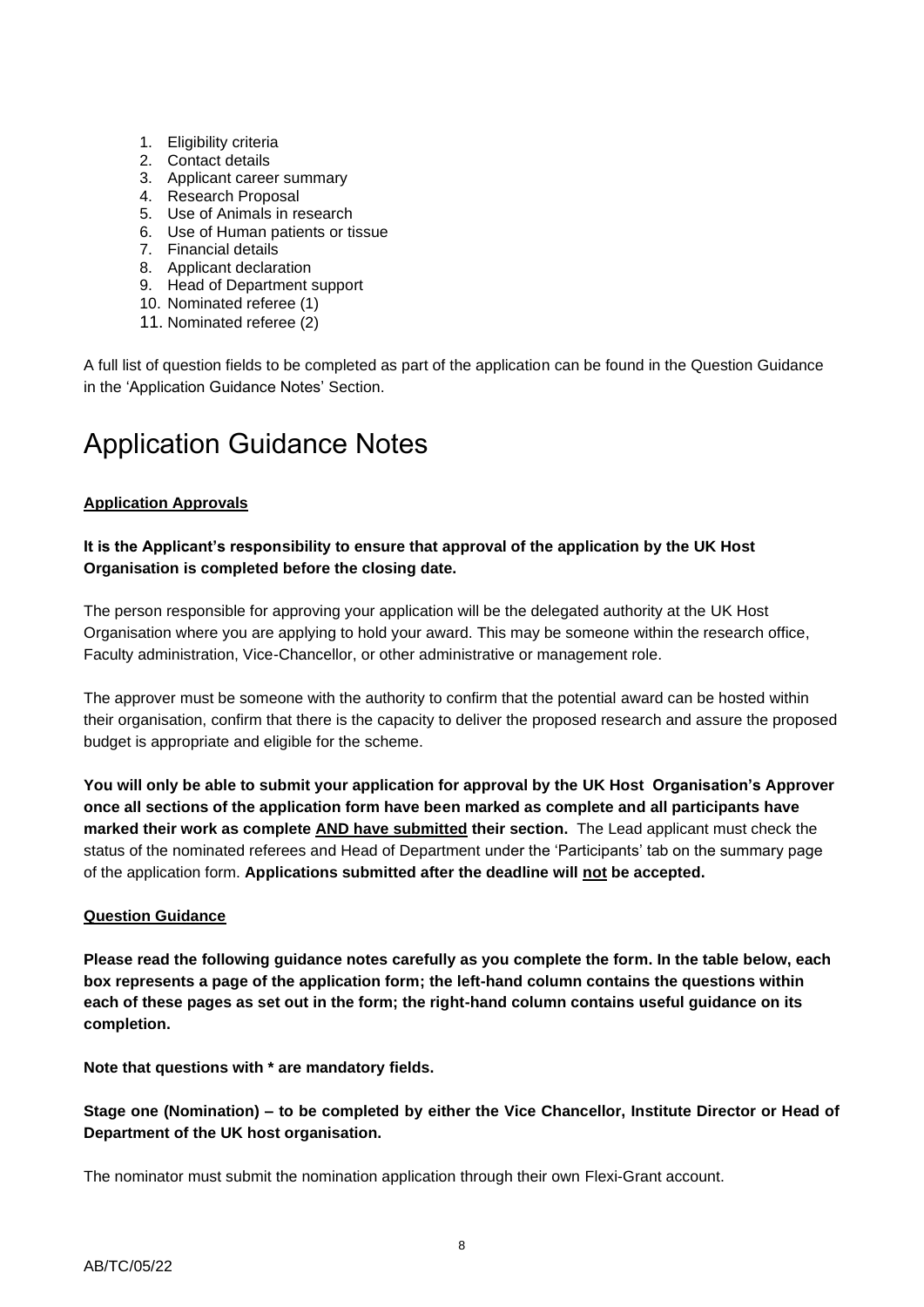If your nominee is invited to make a full submission, the Head of Department will need to complete the support statement, including finances and upload the Vice Chancellor's/Director's Support Letter (PDF) (mandatory requirements).

| <b>Head of Department Contact Details</b> |                                                                                    |  |
|-------------------------------------------|------------------------------------------------------------------------------------|--|
| <b>Full Name including</b><br>Title*      | Please enter your full name and title                                              |  |
| <b>Current Position*</b>                  | Please state the title of your current position                                    |  |
| Department*                               | Enter details of your current department name (e.g. Department of<br>Astrophysics) |  |
| <b>Host Organisation*</b>                 | Enter your current university's name                                               |  |
| Email Address*                            | Please state your email address                                                    |  |

| <b>Nominee Contact Details</b>       |                                                                                              |  |
|--------------------------------------|----------------------------------------------------------------------------------------------|--|
| <b>Full Name including</b><br>Title* | Please enter your nominee's full name and title                                              |  |
| <b>Current Position*</b>             | Please state the title of your nominee's current position                                    |  |
| Department*                          | Enter details of your nominee's current department name (e.g. Department of<br>Astrophysics) |  |
| <b>Current Host</b><br>Organisation* | Enter your nominee's current host organisation's name                                        |  |
| Country*                             | Enter your nominee's current country of residence                                            |  |
| Email Address*                       | Please state your nominee's email address                                                    |  |

| Case for support          |                                                                                   |
|---------------------------|-----------------------------------------------------------------------------------|
| <b>Statement of</b>       | Please provide a confidential statement, commenting on the suitability of the     |
| Support*                  | nominated applicant and the merit of the proposed research project.               |
|                           | Please elaborate on the need for this award, indicating what difference it would  |
|                           | make for the nominated applicant to be recruited to your organisation. Please     |
|                           | expand on whether an offer has been made/accepted.                                |
|                           | Please state how the nominated applicant's research falls within the strategy     |
|                           | of the department, detail commitments made by the organisation to evidence        |
|                           | the strategic importance of the research field and list any further actions taken |
|                           | from the university/department in order to recruit the nominated applicant.       |
|                           | Detail any other kinds of support that will provided to the nominated candidate.  |
|                           | (500 words maximum)                                                               |
|                           | If your nominee is invited to make a full submission, you, as the Head of         |
|                           | Department will need to complete the support statement, including finances        |
|                           | and upload the Vice Chancellor Support Letter (PDF).                              |
| <b>Head of Department</b> | Please confirm whether the applicant will be provided with adequate space         |
| Support*                  | and access to resources within your department.                                   |
| <b>Salary</b>             | Please confirm that if salary enhancement is requested that this will be          |
| Enhancement*              | maintained beyond the tenure of this award.                                       |
|                           |                                                                                   |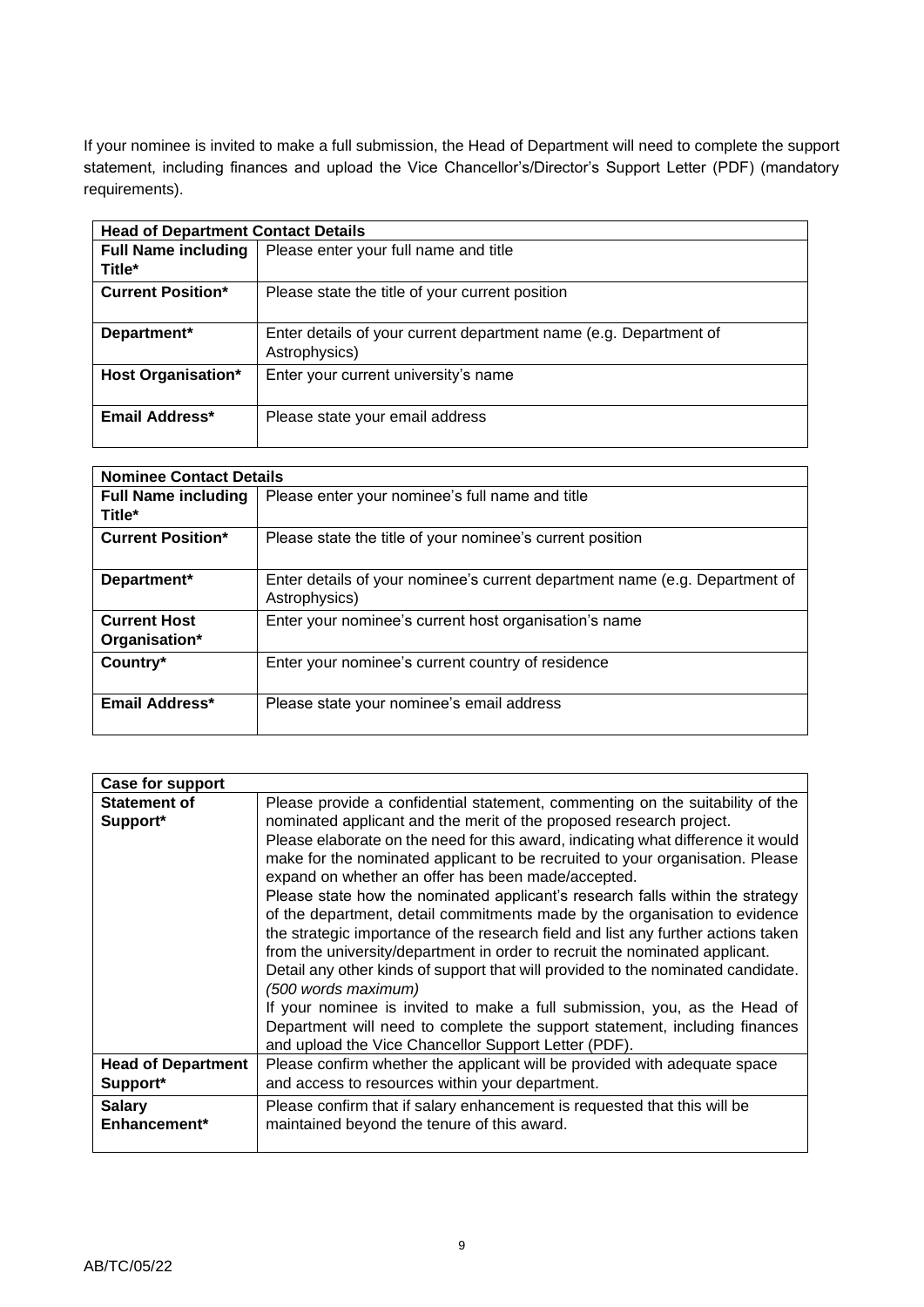## **Stage two – to be completed by the nominated applicant.**

| <b>Summary</b>       |                                                                                                                                                                                                                                                                                                                                                                                                                                                                                                                                                |
|----------------------|------------------------------------------------------------------------------------------------------------------------------------------------------------------------------------------------------------------------------------------------------------------------------------------------------------------------------------------------------------------------------------------------------------------------------------------------------------------------------------------------------------------------------------------------|
| <b>Summary Table</b> | The summary page of the application form provides instructions for submission<br>of your application for approval from the UK Host Organisation. In addition, you<br>are provided with an overview for each section of your application form, the<br>approximate length of time it will take to complete each section, and the<br>number of participants required to participate in completion of your application<br>from. Participants can be invited from the participant 'tab' which can be located<br>just above the page summary header. |
|                      | Note: you will only be able to submit your application for approval by the UK<br>Host Organisation once all sections of the form have been completed, which<br>includes the Heads of Department support statement (including financial<br>details and Vice Chancellor's/Director's supporting letter) and two nominated<br>references. Please invite them to your application at the beginning of your<br>application.                                                                                                                         |

| <b>Eligibility Criteria</b>  |                                                                                                                |
|------------------------------|----------------------------------------------------------------------------------------------------------------|
| <b>Eligibility Criteria*</b> | Confirm that you meet the eligibility criteria. Details of the eligibility criteria<br>can be found on page 2. |

| <b>Applicant Personal Details</b>                         |                                                                                                                                                                                                                                                                                            |  |
|-----------------------------------------------------------|--------------------------------------------------------------------------------------------------------------------------------------------------------------------------------------------------------------------------------------------------------------------------------------------|--|
| Title, Names,<br>address,<br>organisation and<br>country* | Review and complete your <b>personal details</b> accurately. Errors in this section<br>can cause difficulties in processing your application. The address must be of<br>the organisation at which you are based.                                                                           |  |
|                                                           | Note: correspondence in connection with this application will be sent to the<br>applicant.                                                                                                                                                                                                 |  |
| Email address*                                            | In the case of the lead applicant this field defaults to the account in which the<br>application has commenced and is where all correspondence pertaining to the<br>application throughout the application process, and in the event of the<br>application being successful, will be sent. |  |

| <b>Applicant Career Summary</b> |                                                                                |  |
|---------------------------------|--------------------------------------------------------------------------------|--|
| <b>Title of Current</b>         | State the title of your current position. (20 words max.).                     |  |
| position*                       |                                                                                |  |
| <b>Current Employer*</b>        | Enter the official organisation name of your current employer (this should be  |  |
|                                 | the current overseas host organisation).                                       |  |
| <b>Current Department</b>       | Enter details of your current department name (e.g. Department of              |  |
|                                 | Astrophysics). (this should be the current overseas department)                |  |
| <b>Contract Type*</b>           | Please select from the dropdown menu the type of contract you currently hold.  |  |
| Source of Salary*               | Please select from the dropdown menu the source of funding for your post       |  |
| <b>Current Position</b>         | Please complete the date in dd/mm/yyyy format.                                 |  |
| Start date*                     | Please state your expected start date.                                         |  |
| <b>Current Position</b>         | Please enter the date when your current position is expected to finish. If you |  |
| End date*                       | are on a permanent contract, please enter 31 December 2050. Please             |  |
|                                 | complete the date in dd/mm/yyyy format.                                        |  |
| <b>Field of</b>                 |                                                                                |  |
| Specialisation*                 | Enter details of your field(s) of specialisation. (20 words max.).             |  |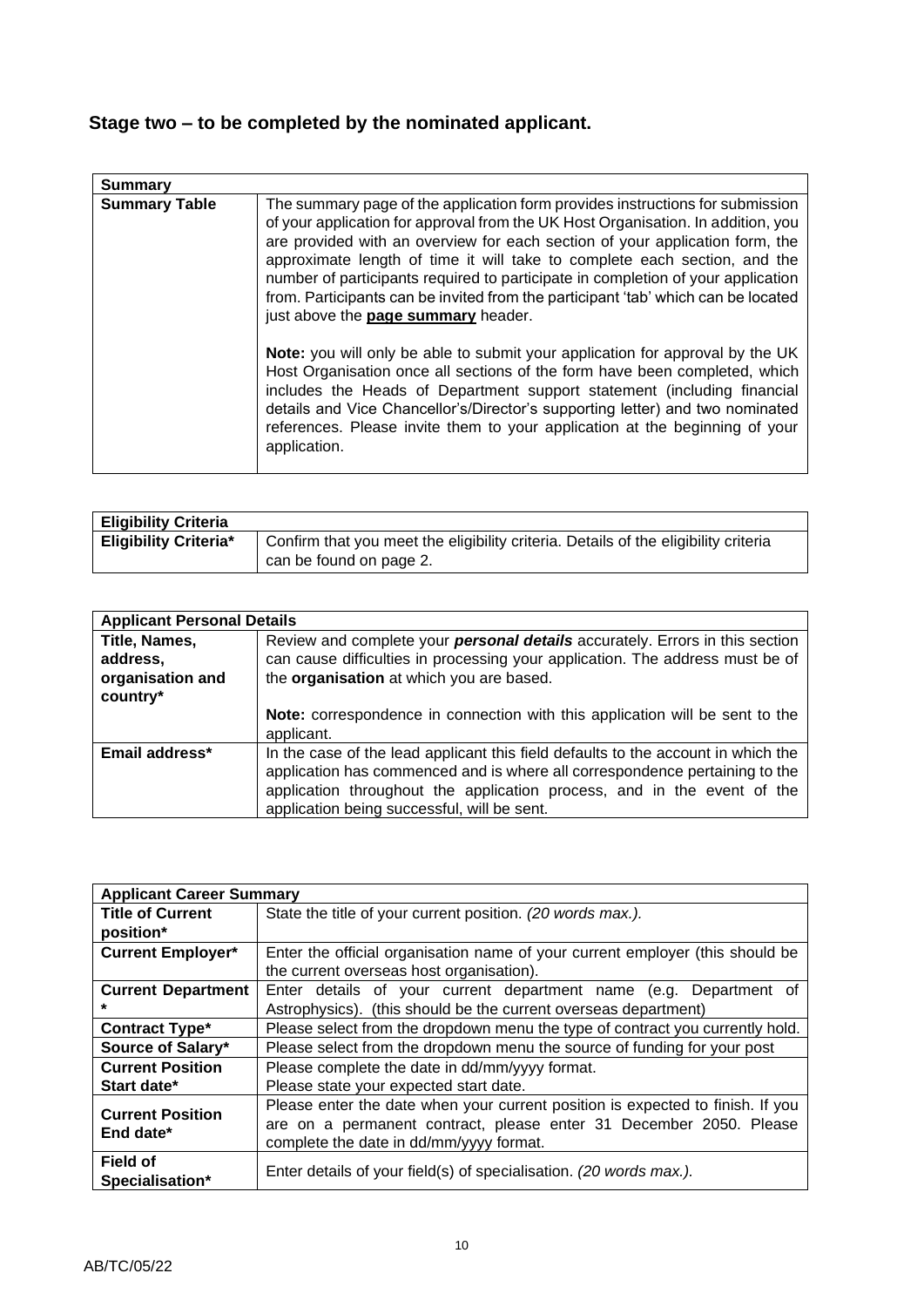|                                        | Select the subject group/area(s) that most closely reflects your area of                                                                                                                                                                                                                                                                                                                                                                   |
|----------------------------------------|--------------------------------------------------------------------------------------------------------------------------------------------------------------------------------------------------------------------------------------------------------------------------------------------------------------------------------------------------------------------------------------------------------------------------------------------|
| Subject Group*                         | research from the drop-down menu and tick box options.                                                                                                                                                                                                                                                                                                                                                                                     |
| <b>Personal</b><br>statement*          | Please provide a personal statement about your qualifications, research career<br>to date and aspirations in the long term, including how this Fellowship will<br>enable you to achieve such goals. Please ensure that it includes information<br>about your achievements in making your research more accessible to non-<br>specialist audiences. (500 words max.).                                                                       |
| <b>Applicant Career</b><br>History*    | Please list all your posts and the dates in reverse chronological order. The<br>depth of information you provide is up to you, but this will represent you under<br>assessment and so it is worth including as much good evidence for your<br>academic merit as possible.<br>Note: if you have an existing ORCID identifier, you can retrieve your career<br>history from your profile to complete this section of the application form.   |
| <b>Impact of COVID-19</b>              | The Society appreciates that the impact of the coronavirus pandemic on                                                                                                                                                                                                                                                                                                                                                                     |
|                                        | researchers and their work will be varied. Please provide a summary of how                                                                                                                                                                                                                                                                                                                                                                 |
|                                        | the pandemic has affected your research activities. (Maximum 500 words)                                                                                                                                                                                                                                                                                                                                                                    |
|                                        |                                                                                                                                                                                                                                                                                                                                                                                                                                            |
|                                        | This can include but is not limited to: delays in publishing/submitting a key                                                                                                                                                                                                                                                                                                                                                              |
|                                        | paper(s) (please note preprints can be included in your publications list),                                                                                                                                                                                                                                                                                                                                                                |
|                                        |                                                                                                                                                                                                                                                                                                                                                                                                                                            |
|                                        | pause on experiments/research plans, reduced ability to work due to                                                                                                                                                                                                                                                                                                                                                                        |
| List your key and/ or                  | additional caring responsibilities.<br>Provide details of authors, titles and references for up to ten of your best                                                                                                                                                                                                                                                                                                                        |
| relevant                               | publications in refereed journals, in reverse chronological order. You should                                                                                                                                                                                                                                                                                                                                                              |
| publications*                          | choose not only the best but also those most relevant to the application to                                                                                                                                                                                                                                                                                                                                                                |
|                                        | support your case.                                                                                                                                                                                                                                                                                                                                                                                                                         |
|                                        | Note: if you have an existing ORCID identifier, you can retrieve your key                                                                                                                                                                                                                                                                                                                                                                  |
|                                        | publications from your profile to complete this section of the application form.                                                                                                                                                                                                                                                                                                                                                           |
| <b>Applicant Research</b><br>Funding * | Please give brief details of current and any relevant previous research funding<br>and other income for research, indicating source and value (GBP,<br>approximately) in reverse chronological order. Please include any pending<br>grant applications. This should include the name of the grant, value, title of the<br>proposal and the expected date of the outcome/decision.                                                          |
| <b>Supporting</b>                      | Please upload any documents (PDF), that you feel may support this                                                                                                                                                                                                                                                                                                                                                                          |
| Documents*                             | application.                                                                                                                                                                                                                                                                                                                                                                                                                               |
|                                        | Please upload relevant documents that provide evidence to support the case<br>of recruitment, such as employment offers, informal offers or interview<br>invitations. Uploaded documents should be in English. Please note that the<br>Panel will consider these documents during their assessment of your case for<br>recruitment and you are strongly advised to provide supporting evidence of<br>employment offers or informal offers. |

| <b>Research Proposal</b>           |                                                                                                                                                             |
|------------------------------------|-------------------------------------------------------------------------------------------------------------------------------------------------------------|
|                                    |                                                                                                                                                             |
| <b>Project Title*</b>              | Give the full title of your proposed project. (20 words max).                                                                                               |
| <b>Host Organisation*</b>          | Please select the organisation where the award will be held from the drop<br>down list.                                                                     |
| <b>Host Department*</b>            | Please provide the name of the proposed department at your<br>host<br>organisation.                                                                         |
| Start Date*                        | Please complete the start date in dd/mm/yyyy format. The earliest date that<br>the award could commence is 01 April 2023 and the latest is 31 October 2023. |
| Subject group and<br>Subject Area* | Select the subject group/area(s) that most closely defines the research area<br>of the research proposal from the drop-down menu and tick box options. This |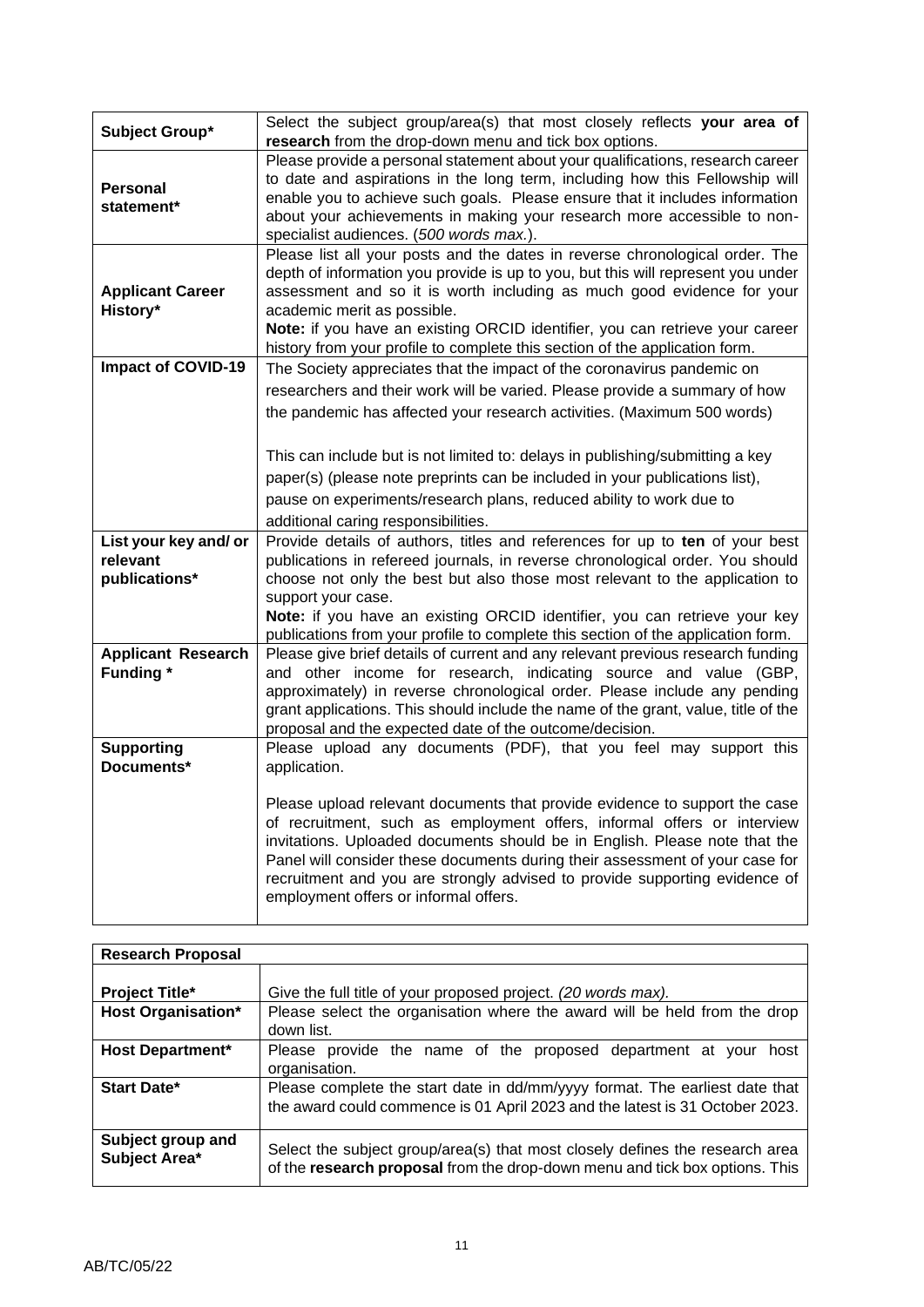|                                                                                                                                                                                                                                                                                                                                                                                                                                                                                                                                                                                                                                                                                                                    | will enable us to allocate the application to the most appropriate assessment<br>panel.                                                                                                                                                                                                                                                                                                                                                                                                                  |  |
|--------------------------------------------------------------------------------------------------------------------------------------------------------------------------------------------------------------------------------------------------------------------------------------------------------------------------------------------------------------------------------------------------------------------------------------------------------------------------------------------------------------------------------------------------------------------------------------------------------------------------------------------------------------------------------------------------------------------|----------------------------------------------------------------------------------------------------------------------------------------------------------------------------------------------------------------------------------------------------------------------------------------------------------------------------------------------------------------------------------------------------------------------------------------------------------------------------------------------------------|--|
| Lay Summary*                                                                                                                                                                                                                                                                                                                                                                                                                                                                                                                                                                                                                                                                                                       | Please provide a lay summary of your proposed project. This should be<br>understandable by a lay person. Explain why you have chosen to work in this<br>subject area and what it is about your proposed research that you find<br>particularly exciting, interesting or important. Please also explain the potential<br>impact or wider benefits to society of your research.                                                                                                                            |  |
|                                                                                                                                                                                                                                                                                                                                                                                                                                                                                                                                                                                                                                                                                                                    | Please note Panel members place importance on this part of the application.                                                                                                                                                                                                                                                                                                                                                                                                                              |  |
|                                                                                                                                                                                                                                                                                                                                                                                                                                                                                                                                                                                                                                                                                                                    | (250 words maximum)                                                                                                                                                                                                                                                                                                                                                                                                                                                                                      |  |
| Research Proposal*                                                                                                                                                                                                                                                                                                                                                                                                                                                                                                                                                                                                                                                                                                 | Please use this section to make your case for support. You should outline the<br>nature of your research, and explain the potential impact or wider benefits of<br>your research. Your statement should also provide justification for the award<br>and detail the difference securing this award would make to you and your long<br>term research vision.                                                                                                                                               |  |
|                                                                                                                                                                                                                                                                                                                                                                                                                                                                                                                                                                                                                                                                                                                    | Plain text only 2,000 words or PDF upload. If uploading a PDF file please<br>note it must be up to 4 sides of A4, portrait orientation. Please do not use a<br>text size smaller than Arial 10 and make sure the document is titled.<br>Your research proposal should provide a general description of the proposed<br>research to be carried out. This should include, but is not limited to, the<br>following:<br>Clear specification of the context and research objectives of the proposed<br>study. |  |
|                                                                                                                                                                                                                                                                                                                                                                                                                                                                                                                                                                                                                                                                                                                    | Description of the methodology to be used and an indication of the<br>milestones and timescales.                                                                                                                                                                                                                                                                                                                                                                                                         |  |
|                                                                                                                                                                                                                                                                                                                                                                                                                                                                                                                                                                                                                                                                                                                    | Outline of Data Management and Data Sharing Plan*                                                                                                                                                                                                                                                                                                                                                                                                                                                        |  |
| The Society supports science as an open enterprise and is committed to ensuring that data outputs<br>from research supported by the Society are made publicly available in a managed and responsible<br>manner, with as few restrictions as possible. Data outputs should be deposited in an appropriate,<br>recognised, publicly available repository, so that others can verify and build upon the data, which is of<br>public interest.                                                                                                                                                                                                                                                                         |                                                                                                                                                                                                                                                                                                                                                                                                                                                                                                          |  |
| The Society does not dictate a set format for data management and sharing plans. Where they are<br>required, applicants should structure their plan in a manner most appropriate to the proposed research.<br>The information submitted in plans should focus specifically on how the data outputs will be managed<br>and shared, detailing the repositories where data will be deposited. In considering your approach for<br>data management and sharing, applicants should consider the following:<br>What data outputs will be generated by the research that are of value to the public?<br>٠<br>Where and when will you make the data available?<br>$\bullet$<br>How will others be able to access the data? |                                                                                                                                                                                                                                                                                                                                                                                                                                                                                                          |  |
| $\bullet$<br>$\bullet$                                                                                                                                                                                                                                                                                                                                                                                                                                                                                                                                                                                                                                                                                             | If the data is of high public interest, how will it be made accessible not only for those in the                                                                                                                                                                                                                                                                                                                                                                                                         |  |
| same or linked field, but also to a wider public audience?<br>Specify whether any limits will be placed on the data to be shared, for example, for the purposes<br>$\bullet$<br>of safeguarding commercial interests, personal information, safety or security of the data.<br>How will datasets be preserved to ensure they are of long-term benefit?                                                                                                                                                                                                                                                                                                                                                             |                                                                                                                                                                                                                                                                                                                                                                                                                                                                                                          |  |
| <b>Outline of data</b>                                                                                                                                                                                                                                                                                                                                                                                                                                                                                                                                                                                                                                                                                             | If the proposed research will generate data that is of significant value to the                                                                                                                                                                                                                                                                                                                                                                                                                          |  |
| management and<br>data sharing plan*                                                                                                                                                                                                                                                                                                                                                                                                                                                                                                                                                                                                                                                                               | research community, then please provide details of your data management<br>and sharing plan. (200 words max.)                                                                                                                                                                                                                                                                                                                                                                                            |  |
| Fieldwork *                                                                                                                                                                                                                                                                                                                                                                                                                                                                                                                                                                                                                                                                                                        | Will you be conducting fieldwork as part of your research? Yes/No *                                                                                                                                                                                                                                                                                                                                                                                                                                      |  |
| Fieldwork * (if yes)                                                                                                                                                                                                                                                                                                                                                                                                                                                                                                                                                                                                                                                                                               | Please provide all details of any proposed fieldwork to be carried out. Please<br>ensure you provide details of location, duration and justification for the<br>fieldwork.                                                                                                                                                                                                                                                                                                                               |  |
|                                                                                                                                                                                                                                                                                                                                                                                                                                                                                                                                                                                                                                                                                                                    |                                                                                                                                                                                                                                                                                                                                                                                                                                                                                                          |  |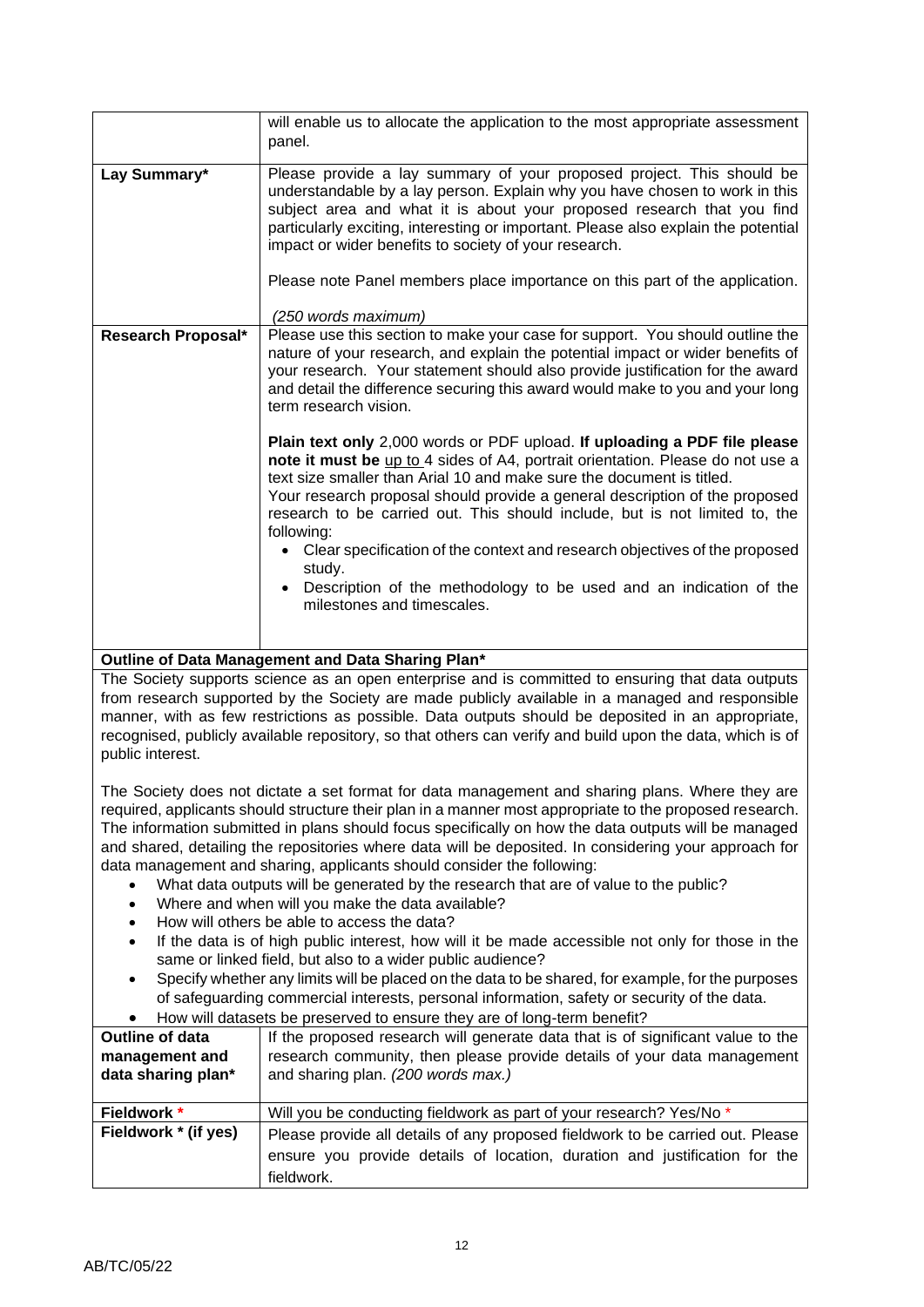| Please upload documents related to the following (if applicable):                                                                                                                               |
|-------------------------------------------------------------------------------------------------------------------------------------------------------------------------------------------------|
| 1. Permission                                                                                                                                                                                   |
| Any mandatory documents that show local support has been assured by way                                                                                                                         |
| of permission from the government concerned to travel to and work in the                                                                                                                        |
| country.                                                                                                                                                                                        |
| 2. Collection of specimens                                                                                                                                                                      |
| Any mandatory documents that show:                                                                                                                                                              |
| Specific permission has been obtained from the host country to collect<br>$\bullet$<br>and to export specimens and material                                                                     |
| The director of the museum or other decision makers where these<br>$\bullet$<br>specimens will be deposited has indicated his/her desire or willingness<br>to have such specimens and material. |
|                                                                                                                                                                                                 |

### **Use of Animals in Research\***

The Royal Society is committed to supporting the development of alternative methods to reduce and/or replace the use of animals in research. Applicants proposing to use animals in their research must ensure that the use of animals falls within the regulations stipulated in the Animals (Scientific Procedures Act) 1986 and subsequent amendments. Additionally, applicants should continually be aware of developments in best practice, and adopt the principles of the [3Rs](https://www.nc3rs.org.uk/the-3rs) when designing and conducting experiments on animals.

As a funder of research, the Society takes its responsibilities towards the UK Animals (Scientific Procedures Act) 1986 seriously, and requires applicants to consider the questions below when preparing grant applications that include the use of animals.

**Does your proposal involve the use of animals or animal tissue?\*** Select 'Yes' or 'No'. If you have selected 'Yes' it is mandatory to complete all of the relevant questions on the Use of Animals in Research page.

### **Experimental Design Assistant**

The Royal Society recommends that applicants use the Experimental Design Assistant (EDA), which is a free resource from the NC3Rs to support researchers in the planning of animal experiments. This will help to facilitate robust study design and reliable and reproducible findings.

The EDA helps applicants build a machine-readable diagram representing their experimental plan, following capture of their methodology, and allows the applicant to then generate a PDF report which provides a transparent description of the experimental design in a standardised format, which can be uploaded to the application form.

Please note: Applicants who choose to use the EDA, and subsequently uploads the EDA report to the application form, are advised to enter see report or n/a into any question fields within this section of the application form that have already been captured in the EDA report, to avoid any duplication.

#### **Use of Human Patients and Tissue**

Any application for a research proposal involving human patients or tissue and therefore requiring local ethical committee approval will be considered only when accompanied by the necessary permission certificate or proof that ethical permission will be sought, which must be provided in English.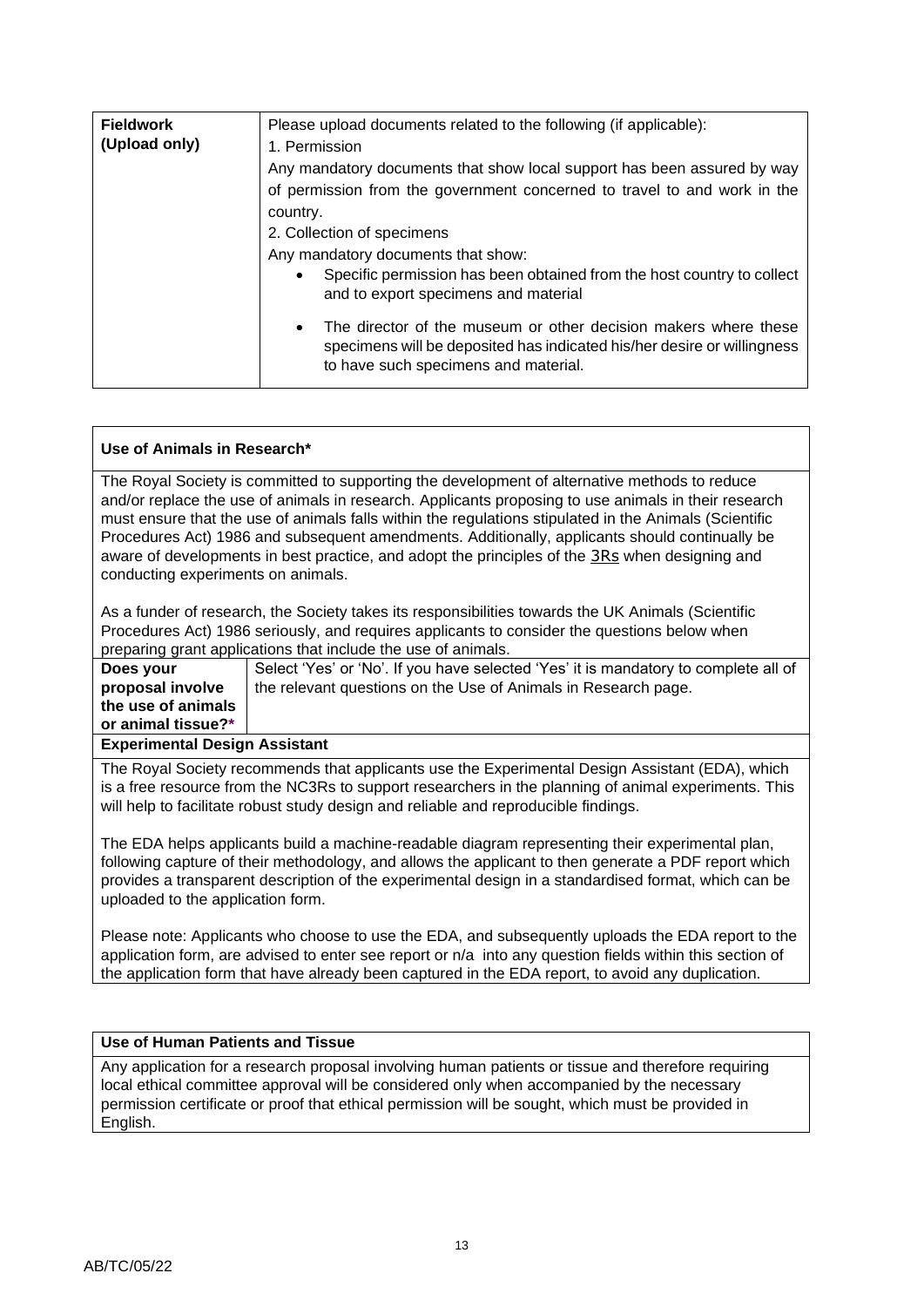| Does your       | Select 'Yes' or 'No'. If you have selected 'Yes' it is mandatory to provide either a    |
|-----------------|-----------------------------------------------------------------------------------------|
| proposal        | certificate or letter, as proof that ethical permission has been, or will be, obtained. |
| involve the use | Please upload the file as a PDF in portrait orientation.                                |
| of human        |                                                                                         |
| patients or     |                                                                                         |
| tissue?*        |                                                                                         |

| Financial Details (Please note this is to be completed by either the Vice Chancellor/Director or<br>Head of Department of the UK host organisation) |                                                                                                                                                                                                                                                                                                                                                                                                                                                                                                                                                                                                                                                                        |  |
|-----------------------------------------------------------------------------------------------------------------------------------------------------|------------------------------------------------------------------------------------------------------------------------------------------------------------------------------------------------------------------------------------------------------------------------------------------------------------------------------------------------------------------------------------------------------------------------------------------------------------------------------------------------------------------------------------------------------------------------------------------------------------------------------------------------------------------------|--|
| <b>Proposed Budget*</b>                                                                                                                             | Please provide a summary of your requested budget in the table provided.                                                                                                                                                                                                                                                                                                                                                                                                                                                                                                                                                                                               |  |
| <b>Salary Contribution*</b>                                                                                                                         | For each year of the award, a maximum of 20% of the current annual salary<br>can be requested as an enhancement. It is the responsibility of the host<br>university to pay the basic salary, including employer's contribution for<br>pension and National Insurance for both the basic salary and the Royal<br>Society Wolfson Fellowship award salary enhancement. The Society expects<br>the Host Organisation to continue employing the award holder at a level<br>equivalent to that provided with the support of the Society's funding during<br>the award period. Annual inflation and annual pay increases should not be<br>applied to the salary enhancement. |  |
| Research expenses*                                                                                                                                  | The maximum amount that can be requested is £300,000 including the salary<br>contribution.                                                                                                                                                                                                                                                                                                                                                                                                                                                                                                                                                                             |  |
| Postdoctoral<br><b>Researcher</b><br>(PDRA)<br>basic<br>salary<br>and                                                                               | Please provide the basic salary and oncosts, at 100% FEC.<br>If awarded, these costs will be paid at 80% FEC.                                                                                                                                                                                                                                                                                                                                                                                                                                                                                                                                                          |  |
| oncosts                                                                                                                                             | Please ensure that no indexation is added to these costs.                                                                                                                                                                                                                                                                                                                                                                                                                                                                                                                                                                                                              |  |
| <b>PDRA</b><br><b>Directly</b>                                                                                                                      | These are costs that can be explicitly identifiable as arising from PDRA                                                                                                                                                                                                                                                                                                                                                                                                                                                                                                                                                                                               |  |
| incurred costs*                                                                                                                                     | activities. The university must have an auditable record for these costs.<br>If awarded, these costs will be paid at 80% FEC.                                                                                                                                                                                                                                                                                                                                                                                                                                                                                                                                          |  |
|                                                                                                                                                     | Please ensure that no indexation is added to these costs.                                                                                                                                                                                                                                                                                                                                                                                                                                                                                                                                                                                                              |  |
| <b>PDRA Indirect costs*</b>                                                                                                                         | Non-specific university costs e.g. costs of administration, such as personnel,<br>finance, library and some departmental services, charged across all research<br>activities, based on estimates that are not included as Directly Allocated<br>costs.                                                                                                                                                                                                                                                                                                                                                                                                                 |  |
|                                                                                                                                                     | Like estates costs, indirect costs will be calculated by your host organisation<br>and a single figure is required. Information about the derivation or justification<br>of indirect costs and estates costs is not required.                                                                                                                                                                                                                                                                                                                                                                                                                                          |  |
|                                                                                                                                                     | Please ensure that no indexation is added to these costs.                                                                                                                                                                                                                                                                                                                                                                                                                                                                                                                                                                                                              |  |
|                                                                                                                                                     | If awarded, these costs will be paid at 80% FEC.                                                                                                                                                                                                                                                                                                                                                                                                                                                                                                                                                                                                                       |  |
| <b>PhD Stipend and</b>                                                                                                                              | Please include the cost of the stipend (fixed value) of £16,062.00 per year.                                                                                                                                                                                                                                                                                                                                                                                                                                                                                                                                                                                           |  |
| <b>PhD Fees*</b>                                                                                                                                    | Please include London weighting if necessary. University fees of up to                                                                                                                                                                                                                                                                                                                                                                                                                                                                                                                                                                                                 |  |
|                                                                                                                                                     | £4,596.00 per year can also be requested.                                                                                                                                                                                                                                                                                                                                                                                                                                                                                                                                                                                                                              |  |
|                                                                                                                                                     | The cost of a 4 year PhD studentship may only be included if the host<br>organisation will commit to underwriting the remaining cost of the studentship                                                                                                                                                                                                                                                                                                                                                                                                                                                                                                                |  |
|                                                                                                                                                     | and appropriate alternative supervision for the student in the event that the                                                                                                                                                                                                                                                                                                                                                                                                                                                                                                                                                                                          |  |
|                                                                                                                                                     | Royal Society Wolfson Research Fellow leaves the institution.                                                                                                                                                                                                                                                                                                                                                                                                                                                                                                                                                                                                          |  |
| <b>Consumables</b>                                                                                                                                  | Funding for essential consumables may be requested and should be fully                                                                                                                                                                                                                                                                                                                                                                                                                                                                                                                                                                                                 |  |
| (including fieldwork)*                                                                                                                              | justified.                                                                                                                                                                                                                                                                                                                                                                                                                                                                                                                                                                                                                                                             |  |
| Other research                                                                                                                                      | Other expenses may include:                                                                                                                                                                                                                                                                                                                                                                                                                                                                                                                                                                                                                                            |  |
| expenses*                                                                                                                                           | • access charges of external facilities                                                                                                                                                                                                                                                                                                                                                                                                                                                                                                                                                                                                                                |  |
|                                                                                                                                                     | • animal and plant licence fees                                                                                                                                                                                                                                                                                                                                                                                                                                                                                                                                                                                                                                        |  |
|                                                                                                                                                     | • software licenses                                                                                                                                                                                                                                                                                                                                                                                                                                                                                                                                                                                                                                                    |  |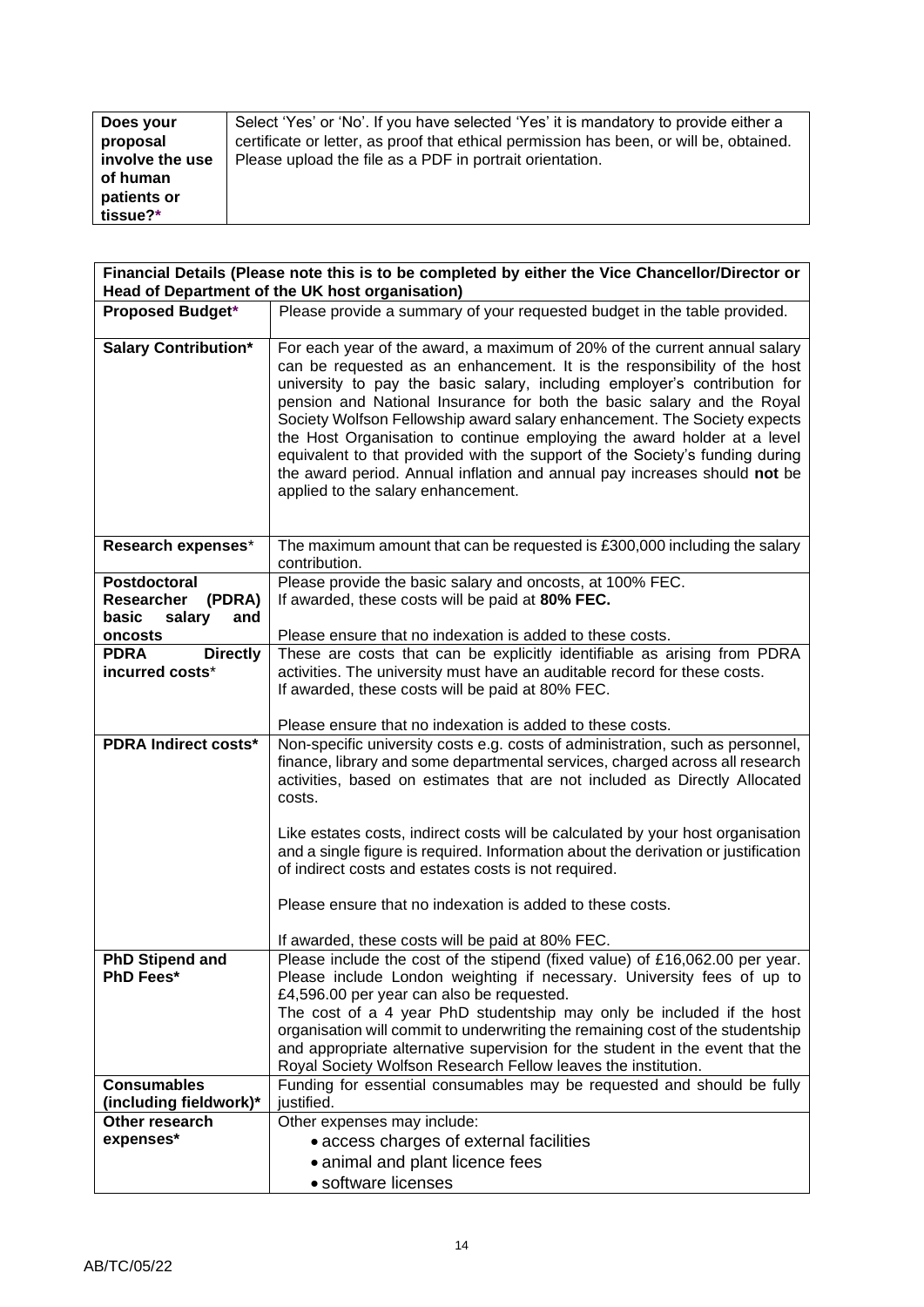| Animal purchases*                         | Funding for animal purchases may be requested but should be fully justified.                                                                                                                                                                                                                                                                                                                   |
|-------------------------------------------|------------------------------------------------------------------------------------------------------------------------------------------------------------------------------------------------------------------------------------------------------------------------------------------------------------------------------------------------------------------------------------------------|
| Animal maintenance*                       | Funding for animal maintenance may be requested but should be fully<br>justified.                                                                                                                                                                                                                                                                                                              |
| <b>Travel (including</b><br>subsistence)* | Travel costs can be requested for you and your team and should be based<br>on the most suitable and economical form of travel. Costs for attendance at<br>conferences may be included, where attendance will be of direct benefit to<br>the research. Travel to collaborators and other individual research related<br>travel can requested as well as for attendance of Royal Society events. |
| Equipment*                                | Funding may be requested for the purchase of specialised equipment of up<br>to £10K (including the cost of installation, spares or software procurement<br>and the annual cost of maintenance or relocation charges specifically related<br>to the newly purchased equipment). Funding may be requested for highly<br>specialised computer hardware.                                           |
| Salary*                                   | Please provide details of your total annual salary to be provided by the UK<br>host organisation. This should be the proposed total annual salary offered by<br>the UK host organisation.                                                                                                                                                                                                      |
| Justification for Salary*                 | Please provide justification for the amount requested.<br>Please justify here the need for a salary enhancement. (Maximum 20% of<br>offered salary at the prospective Host Organisation)                                                                                                                                                                                                       |
| Justification of<br>research expenses*    | Please provide justification for the research expenses requested and indicate<br>if the level requested will differ in later years of the award.<br>Please include a detailed justification of the Research Expenses requested<br>(including PDRA Salary, PhD Studentships, equipment etc)                                                                                                     |

### **Applicant Declaration\***

By completing this section, you are declaring that the information you have provided in your application is true and correct.

You are also signing to confirm the following:

- You have read the Terms and Conditions of Award under which Royal Society grants are awarded and, if a grant offer is made, you agree to abide by them.
- You have access to the necessary facilities to enable you to deliver the research proposed and will continue to have access to the facilities for the duration of the project.
- You have agreed with your Head(s) of Department that you will be afforded sufficient time and resources to deliver the research project as described in this application.

### **Applicant Head of Department Support\***

Please provide a confidential statement, commenting on the suitability of the nominated applicant for this fellowship, this should include:

a) fit to institutional research strategy, specifically why their field of research is a strategic priority for your institution and/or department, and any commitments the organisation has already made to highlight the strategic importance of the field,

b) what impact the nominated candidate will have on the science, the department and wider UK science base

c) an outline of the support (in-kind or direct) that will be committed by the department to the candidate should the application be successful and

d) list any further actions taken by the institution/department in order to attract the nominated applicant.

If more than one candidate is nominated by you and/or your institution in the same round, the Panel may request further information to support the case for the candidates and fit against the organisation's strategic priorities.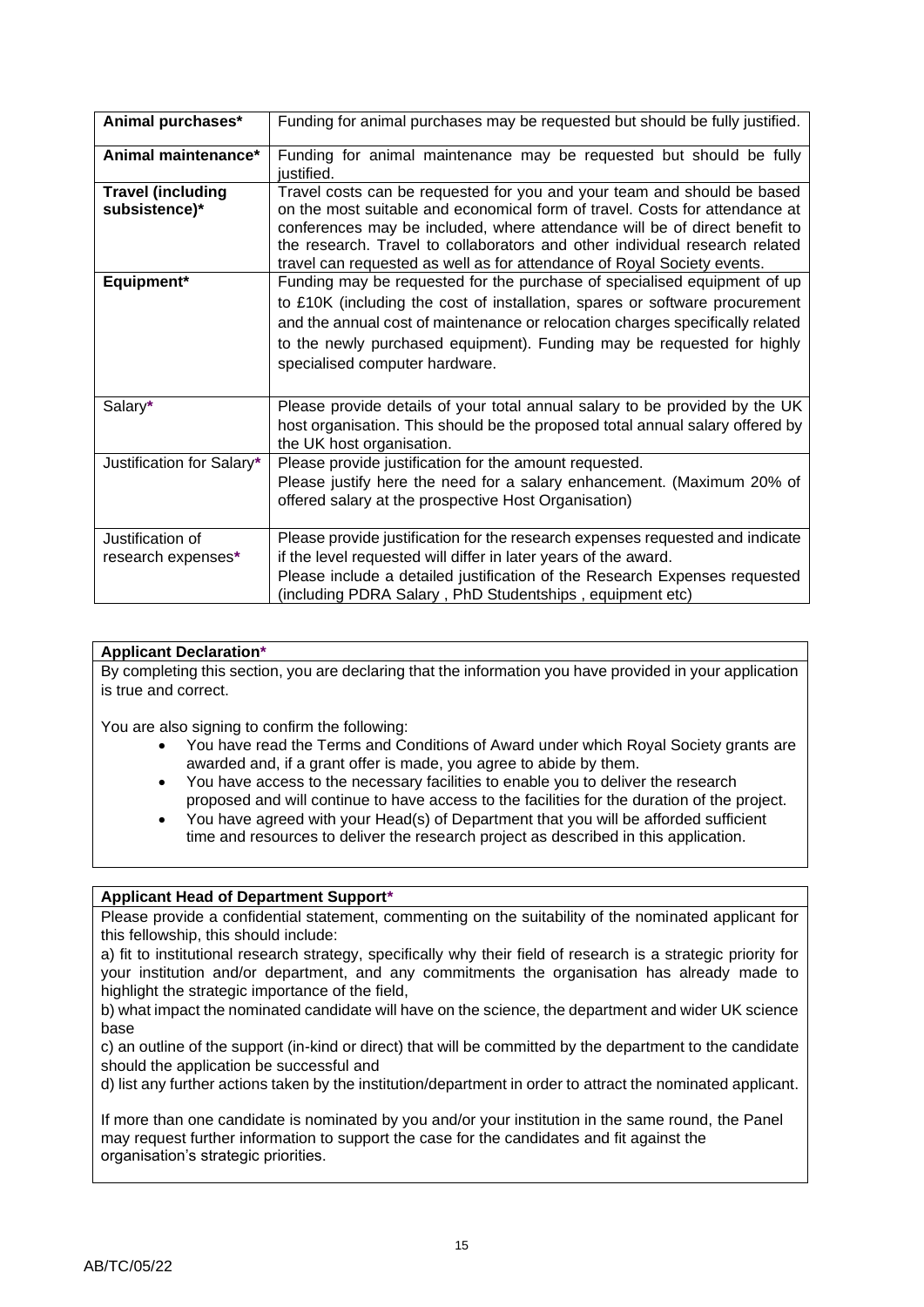The Royal Society recognises that diversity is essential for delivering excellence in science, technology, engineering and mathematics (STEM). The Society wants to encourage applications from the widest range of backgrounds, perspectives and experiences to maximise innovation and creativity in science for the benefit of humanity. We regularly review and revise processes to help ensure that all talented applicants have an equitable chance to succeed as per the assessment criteria. Please also outline the selection process undertaken by your institution/department which led to the candidate's nomination. The Panel will take all of the information provided in this statement into consideration during their assessment of the case for support.

You can upload any key documents (PDF) to support this application and will be useful for the Panel to take into consideration, such as employment offers, informal offers or interview invitations offers that have been accepted.

As part of your statement, you will be required to upload the support letter from the Vice Chancellor/Director (mandatory requirement).

#### **Additionally, you will be requested to complete the 'financial details' section of the application (mandatory requirement).**

The applicant must invite the departmental head to participate in completion of the application form before it can be submitted for approval. Please ensure that the Applicant uses the correct email address when inviting the Head of Department. In the event that the "applicant" is the Head of Department, statements will need to be supplied by the individual to whom the "applicant" reports i.e. a Dean or Head of Faculty or the Principal.

**Before inviting the Head of Department to participate in completion of the application form, the Applicant is instructed to ensure that the Head of Department is willing and available to provide a confirmation of support prior to the round closing date. Incomplete confirmations will mean that an application cannot be submitted and will be deemed to be ineligible.**

Please check which email address the Head of Department would like to use as they may already be registered with a user account on Flexi-Grant®. It is **important** that the Applicant enters the correct email addresses when inviting the Head of Department to support the application, as an email will be sent automatically from Flexi-Grant® to the Head of Department with instructions for viewing the application and providing their support. Any mistakes in the email addresses supplied will delay the progress of the application.

It is the responsibility of the applicant to:

- Inform the Head of Department of the deadline
- Liaise with the Head of Department to ensure that they have received their invitation with instructions to participate in completion of the application, as no provision is made for nonreceipt of these automatic emails.
- Keep track of the progress of Head of Department completion status on the application summary page. The Applicant can issue a **reminder** email to the Head of Department through the participants tab on the application summary page.

If the instruction email from the Royal Society has not been received please:

- a) double check the accuracy of the email address supplied on the application form
- b) advise the intended recipient to check their spam filters/junk folders
- c) contact the Royal Society with an alternative email address for the recipient

The Royal Society will not be held responsible for automated emails that are not received due to address errors or spam filters.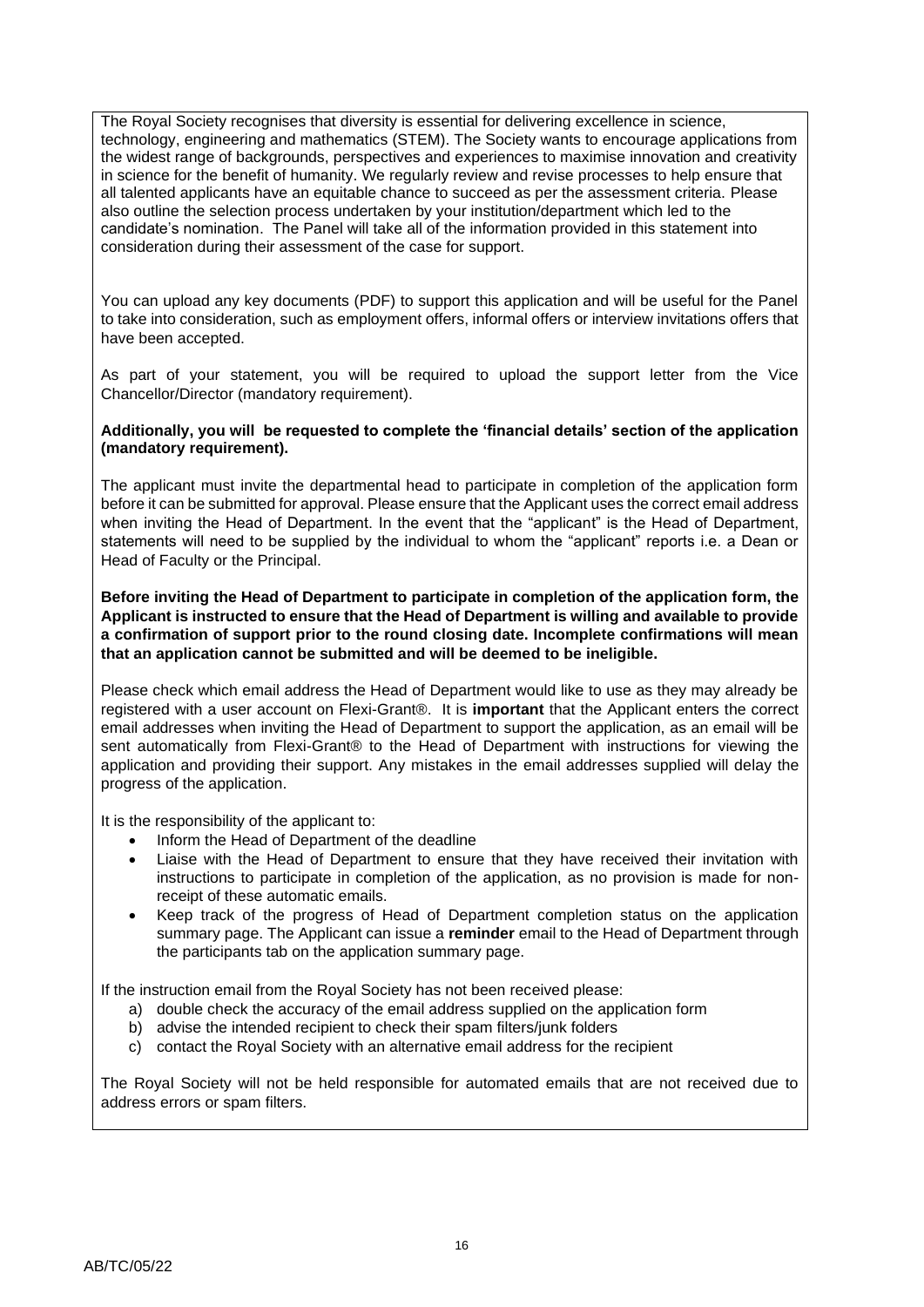#### **Nominated referee Support\***

Confidential references from two nominated personal referees are needed with any application submitted to the Royal Society.

The Applicant must ensure that they use the correct email address when inviting the nominated referees to provide letters of support.

**Before inviting the nominated personal referee to participate in completion of the application form, the Applicant is instructed to ensure that the nominated personal referee is willing and available to provide the support letter before the round closing date. If the support letters have not been received by the system before the deadline, the application cannot be submitted and will be deemed to be ineligible.**

Please check which email address the nominated referee would like to use as they may already be registered with a user account on Flexi-Grant®. It is **important** that the correct email addresses are entered when inviting the nominated referee to support the application, as an email will be sent automatically from Flexi-Grant® to the nominated referee with instructions for viewing the application and providing their support. Any mistakes in the email addresses supplied will delay the progress of the application.

If the instruction email from the Royal Society has not been received please:

- a) double check the accuracy of the email address supplied on the application form
- b) advise the intended recipient to check their spam filters/junk folders
- c) contact the Royal Society with an alternative email address for the recipient

The Royal Society will not be held responsible for automated emails that are not received due to address errors or spam filters.